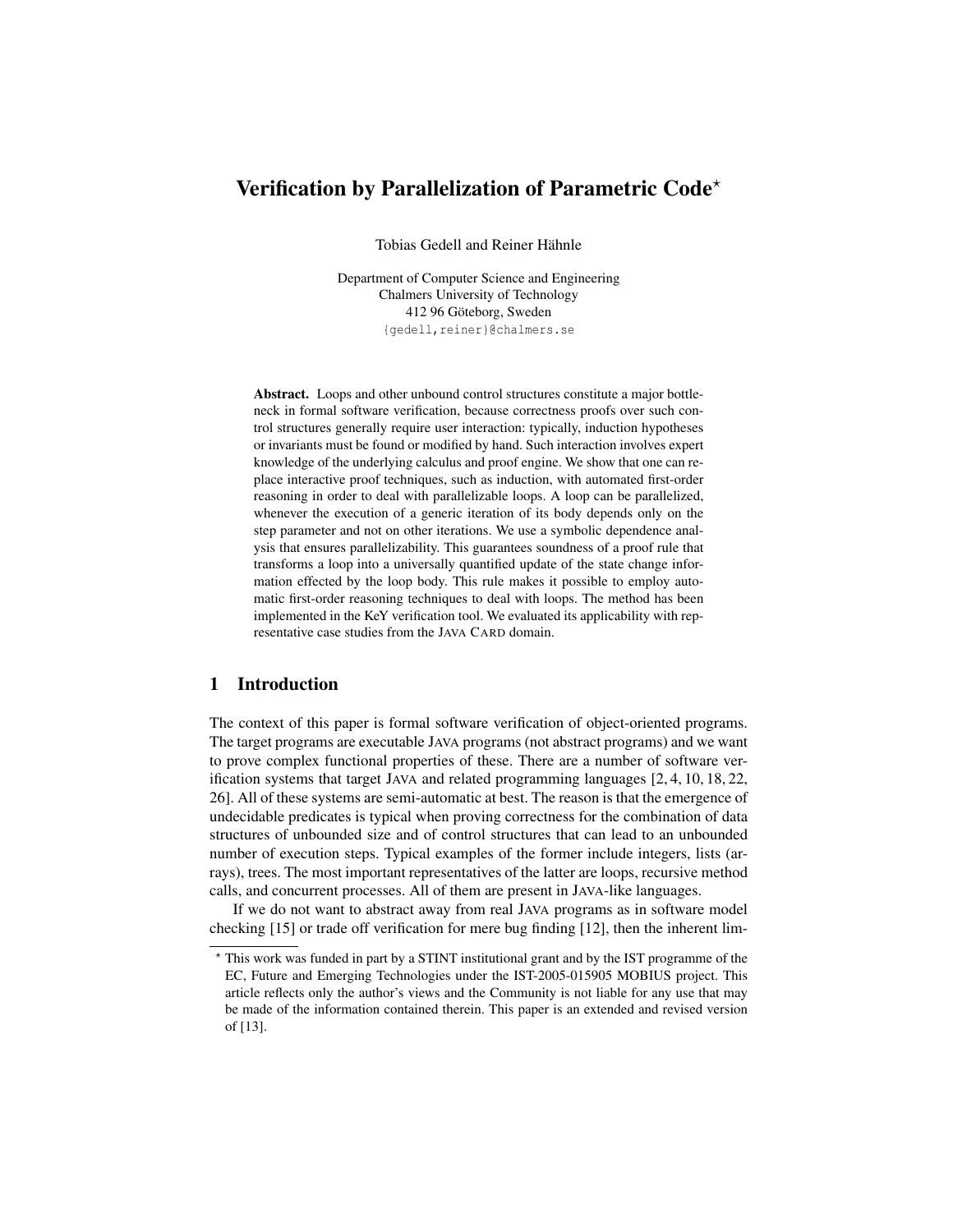itations of computability do not allow a complete, uniform deduction system for program verification. Even though it seems that the calculi used for program verification are practically complete in the sense that complex, realistic examples can be handled [4, 8, 16] without encountering incompleteness phenomena, this is not enough. To see why, let us look at an example.

#### *Example 1 (Array reversal).*

The following loop reverses the elements of the int array a:

```
int half = a. length / 2 - 1;
for (int i = 0; i \le half; i++) {
  int tmp = a[i];a[i] = a[a.length - 1 - i];a[a.length - 1 - i] = tmp;}
```
A formal specification can be given in first-order logic as follows:

```
Precondition: a \neq nullPostcondition: ∀ j.(0 ≤ j < a.length → a[ j]
.= \old(a)[a.length−1− j])
```
The keyword \old indicates that the value a had before the execution is referred to.  $\Box$ 

What are the options to prove total correctness of this loop with respect to its contract? Finite unwinding is impossible and abstraction has difficulties to record that the value a.length depends on a. The standard approach is to use one of two generalpurpose mechanisms for dealing with unbounded control structures, *invariants* or *induction*. In the first case, one would establish that the loop preserves a suitable invariant property *I*, which must be strong enough to imply the postcondition. Termination of the loop is proven separately (and is trivial for this example). Alternatively, an induction argument over i would typically establish that the loop reverses all array positions. The problem is that both, a suitable invariant and a suitable induction hypothesis, are not straightforward to derive from the postcondition: it is necessary to introduce a new variable *k* for the index up to which the array has been reversed already, *k* must have appropriate bounds, the precondition must be included, etc. In general, the postcondition might not be given (for example, if the task is to derive the specification from the code). In this case, it is even more difficult to come up with a suitable invariant or induction hypothesis. In addition, loop rules in realistic imperative languages [6] are very complex. User interaction involves a high amount of technical knowledge and is thus extremely expensive.

There is a large body of work on heuristically guided inductive theorem proving, but most of it is done in the context of functional programming [7, 9]. Existing work on automatic synthesis of loop invariants in imperative programs [17, 23] is defined only for an abstract while-language. A recent divide-and-conquer technique for decomposition of induction proofs [20] works for a larger fragment of JAVA, but it is targeted at simplifying user interaction rather than eliminating it.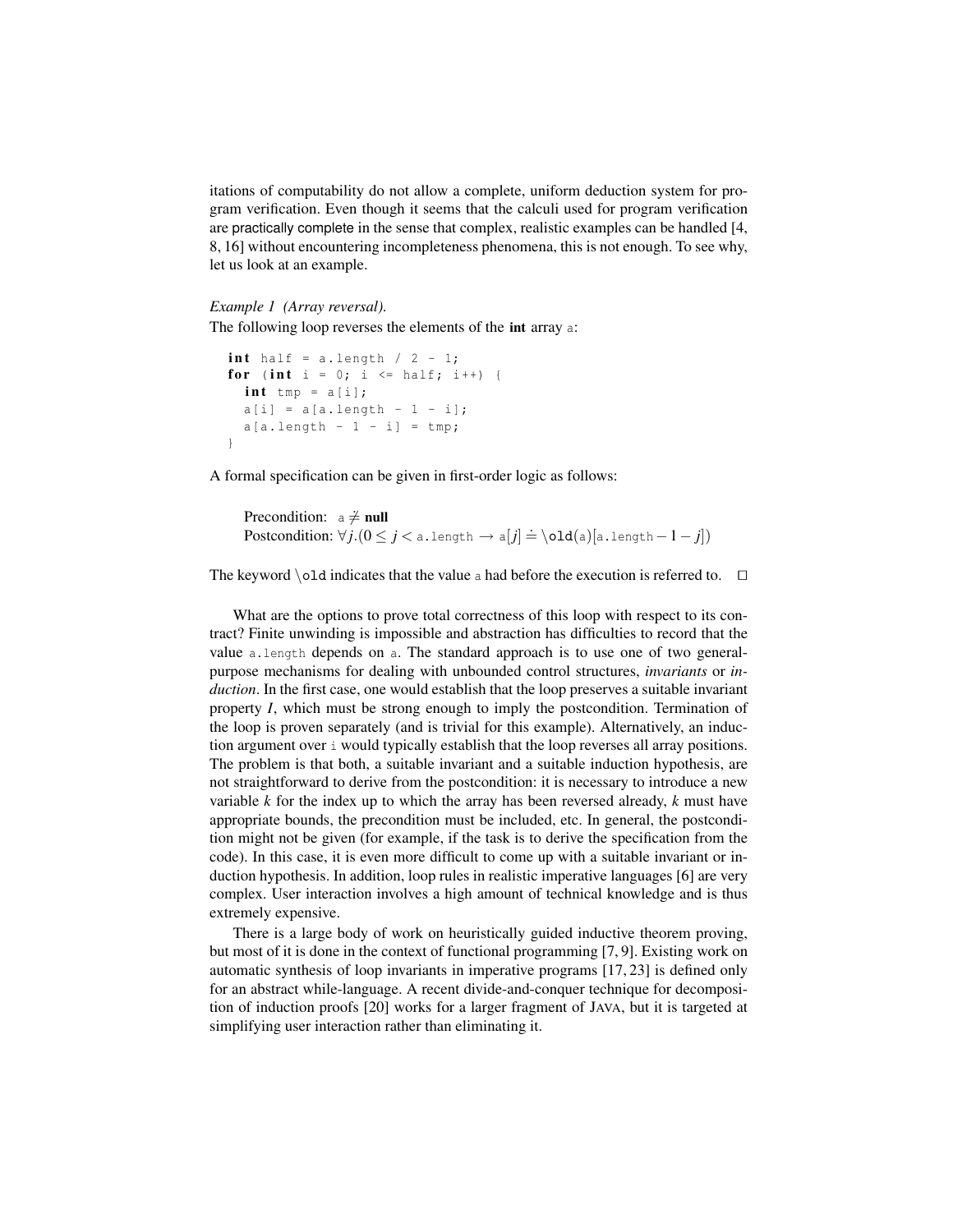#### Main Contributions

The contribution of this paper is to present a new verification technique that relies neither on abstraction, nor on invariants, nor on induction. It is *complementary* to the work cited above in so far as our goal is to recognize situations where complex invariants can be avoided altogether.

The key insight (illustrated by means of Example 1) is that the swap operations realized in the loop body can be executed independently of each other: the assignment to  $a[i]$  and the value of  $a[a.length - 1 - i]$  do not depend on any  $a[j]$  and a[a.length - 1 - j] with  $i \neq j$  provided that i and j are within the bounds specified in the guard of the loop.

Now, a new way to prove correctness of the loop goes as follows: first compute the effect of a generic iteration of the loop body parameterized with i; second, prove that there are no dependencies between different iterations in the loop range; third, generalize the effect of the loop body over all values that the parameter i takes on in the loop range; and fourth, prove that the postcondition is implied by the loop. Importantly, the last step involves no induction, but automatable first-order search stratagems such as quantifier elimination and term rewriting.

Obviously, verification by parallelization of parametric code is an *incomplete* verification technique for loops, because not all loops are parallelizable. On the other hand, it is not an exotic special case either: from an analysis of the *unchanged* code of several real JAVA CARD programs we concluded that parallelizable loops occur naturally and relatively frequently, see Section 10. As we show in Section 11, verification by parallelization is not restricted to loops, but can be applied whenever a non-linear program is composed of parametric pieces of code, for example, in recursive calls and concurrent processes. In addition, the current trend towards multi-core processors will result in more code being written in such a way that it is parallelizable. Therefore, verification by parallelization is a *relevant* technique for increasing the degree of automation in software verification.

The most important aspect of verification by parallelization is that it is a *highly automatable* verification technique. First, because the computation of the effect (i.e., the strongest postcondition relative to a given precondition)  $\mathcal{U}(\mathbf{i})$  of a piece of code  $p(\mathbf{i})$ parameterized by  $\pm$  is done automatically. Even the choice of the parameter  $\pm$  is automatic and guided by heuristics. The details are given in Sections 4 and 5. Second, the effect of some non-linear parameterized code (such as a loop with body  $p(i)$ ) is represented in form of a universally quantified state update, say, \for int *I*; { $i:=I$ }{ $U(i)$ }. Therefore, it can be further processed during the remaining verification proof by employing first-order reasoning, see Section 8.

*Soundness* of the universal quantification step is ensured by an automatic symbolic dependence analysis described in Sections 6 and 7. This analysis is executed not directly on the code  $p(i)$ , but on the simplified and normalized effect  $\mathcal{U}(i)$  computed by symbolic execution before. This feature makes our approach *robust*, because the success of the dependence analysis does not rely on any syntactic restrictions of  $p(i)$ . A further robustness feature is that our dependence analysis does not simply fail in case when dependencies are detected, but yields a symbolic constraint that is sufficient for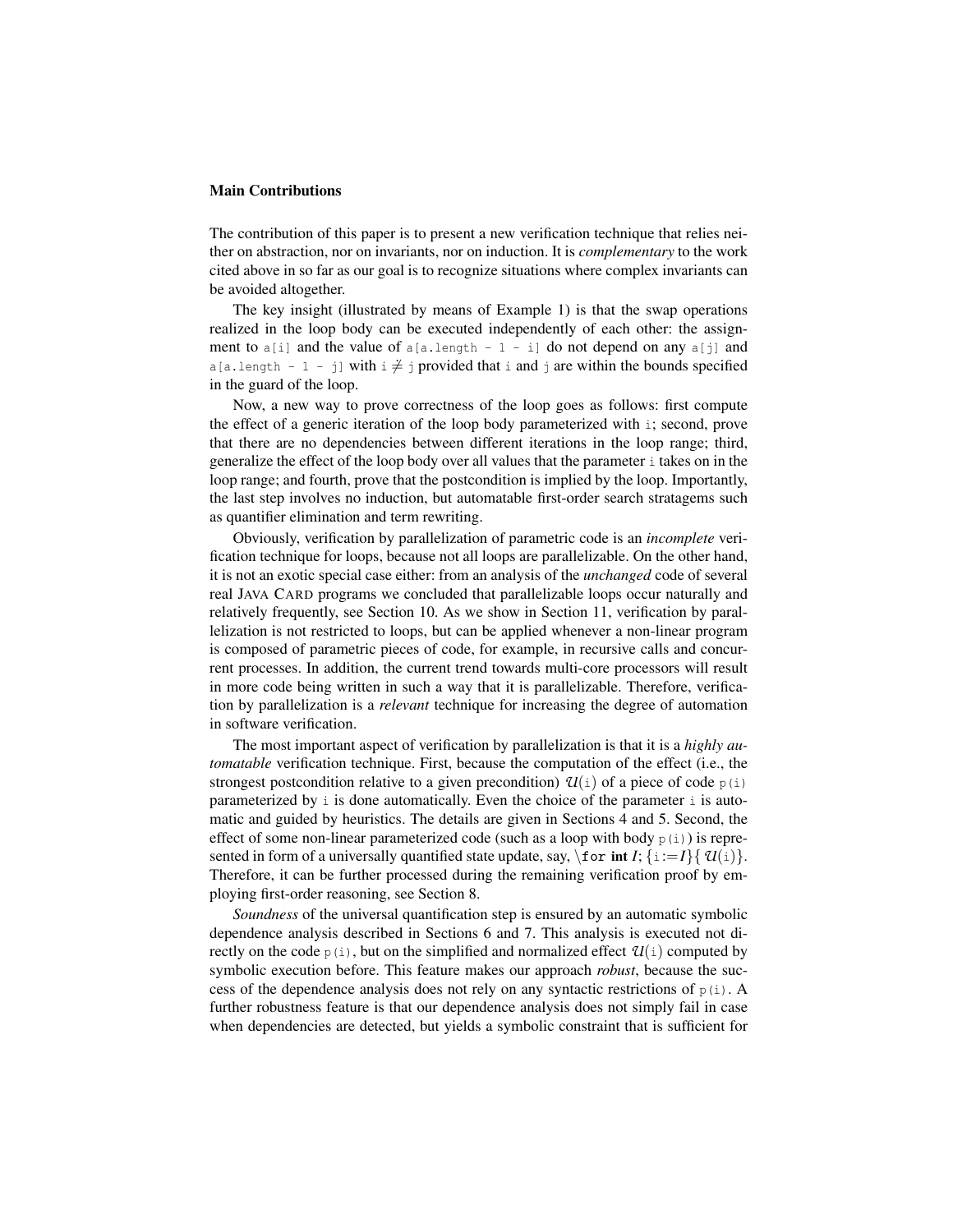dependencies not to occur and that can be used elsewhere in the verification attempt, see Section 9.

In the following section, we collect a number of technical notions needed later on. In Section 3, we walk informally through the method guided by an example. The remaining sections then give the technical details.

### 2 Basic Definitions

The platform for our experiments is the KeY tool [4], which features an interactive theorem prover for formal verification of sequential JAVA programs.

#### 2.1 Dynamic Logic for JAVA CARD

In KeY the target program to be verified and its specification are both modeled in an instance of a dynamic logic (DL) [14] calculus called JAVA DL [3]. JAVA DL extends other variants of DL used for theoretical investigations or verification purposes, because it handles such phenomena as side effects, aliasing, object types, exceptions, and finite integer types. JAVA DL fully axiomatizes the JAVA CARD programming language [27] which contains all JAVA features minus multi-threading, floating point types, and dynamic class loading. It has also some features that JAVA does not have, but they are not addressed in this article.

Deduction in the JAVA DL calculus is based on symbolic program execution and simple program transformations and so is close to a programmer's understanding of JAVA. It can be seen as a modal logic with a modality  $\langle p \rangle$  for every program p, where  $\langle p \rangle$  refers to the final state (if p terminates normally) that is reached after executing p.

The *program formula*  $\langle p \rangle \phi$  expresses that the program p terminates in a state in which  $\phi$  holds without throwing an exception. A formula  $\phi \rightarrow \langle p \rangle \psi$  is valid if for every state *S* satisfying precondition  $\phi$  a run of the program  $\phi$  starting in *S* terminates normally, and in the terminating state the postcondition  $\psi$  holds.

The programs occurring in JAVA DL formulas are executable JAVA code. Each rule of the JAVA DL calculus specifies how to execute symbolically one particular statement, possibly with additional restrictions. When a loop or a recursive method call is encountered, it is in general necessary to perform induction over a suitable data structure. In this paper we show how induction can be avoided in the case of parallelizable loops.

#### 2.2 State Updates

In JAVA (as in other object-oriented programming languages), different object type variables may refer to the same object. This phenomenon, called aliasing, causes difficulties for the handling of assignments in a calculus for JAVA DL. For example, whether or not the formula  $0.1 \text{ f} = 1$  holds after (symbolic) execution of the assignment  $0.2 \text{ f} = 2$ ; depends on whether  $\circ$ 1 and  $\circ$ 2 refer to the same object. Therefore, JAVA assignments cannot be symbolically executed by syntactic substitution without causing excessive branching. In the JAVA DL calculus a different solution is used, based on the notion of (state) *updates*.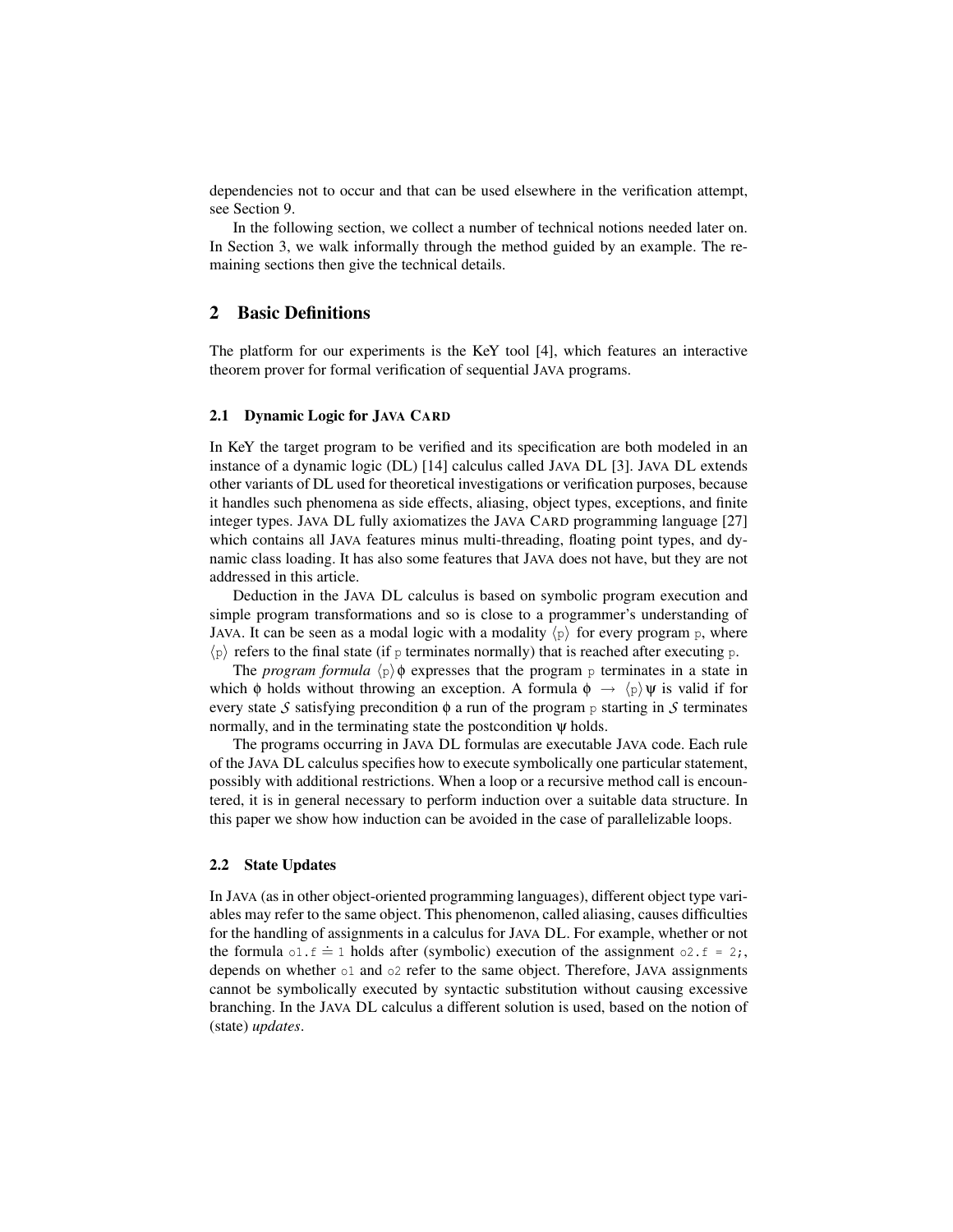**Definition 1.** Atomic updates *are of the form*  $loc := val$ *, where* val *is a logical term without side effects and*  $\log$  *is either (i) a program variable v, or (ii) a field access*  $\circ$  *. f, or (iii) an array access* a[i]*. Updates may appear in front of any formula, where they are surrounded by curly brackets for easy parsing. The semantics of*  $\{loc := val\}$ φ *is the same as that of*  $\langle$   $\angle$ *loc=val*; $\rangle$  $\phi$ *.* 

Changes of the computation state can be represented with the help of updates. For example, the update  $\{\log z = val\}$ φ represents all states in which the formula φ holds after the value of loc has been changed to val. In a somewhat loose manner we use updates to represent states, for example, the update  $\{\log := \text{val}\}\$ is used to represent an arbitrary state, where the value of loc is val.

Definition 2. *General* updates *are defined inductively based on atomic updates. If U and*  $\mathcal{U}'$  *are updates then so are: (i)*  $\mathcal{U}, \mathcal{U}'$  (parallel composition), (*ii)*  $\mathcal{U}$ *;*  $\mathcal{U}'$  (sequential composition), (iii)  $\iint (b) \{U\}$ , where b is a quantifier-free formula (conditional execution), (iv)  $\text{for } T \text{ s}; \mathcal{U}(s)$ *, where s is a variable over a well-ordered type T and*  $\mathcal{U}(s)$ *is an update with occurrences of s (quantification), (v)*  $\{u\}$   $\mathcal{U}'$  application.

*The semantics of sequential, conditional, and application updates is obvious; the meaning of a parallel update is the simultaneous application of all its constituent updates except when two left hand sides refer to the same location: in this case the syntactically later update wins. This models natural program execution flow. The semantics of*  $\setminus$  *Tor T s*;  $U(s)$  *is the parallel execution of all updates in*  $\bigcup_{x \in T} \{s := x; U(s)\}\)$ . As *for parallel updates, a last-win clash-semantics is in place: the maximal*<sup>1</sup> *update with respect to the well-order on T and the syntactic order within each U*(*s*) *wins.*

The restriction that right-hand sides of updates must be side effect-free is not essential: by introducing fresh local variables and symbolic execution of complex expressions the JAVA DL calculus rules normalize arbitrary assignments so that they meet the restrictions of updates. A full formal treatment of updates is in [24], see also [4].

Sequential composition of updates is automatically transformed into parallel composition in KeY and we will therefore mostly not consider it further.

## 3 Outline of the Approach

Let us look at the following example:

```
for (int i = 1; i < a. length; i++)if (c := 0) a[i] = b[i+1];
    else a[i] = b[i-1];
```
In a first step, the loop initialization expression is transformed out of the loop and symbolically executed. The reason is that the initialization expression might be complex and have side effects. This results in a state  $S = \{i := 1\}$ . The remaining loop now has the form: for  $(i \neq 1 \leq a \ldots \leq b$ ; i++ $(i \neq j \ldots$ 

<sup>&</sup>lt;sup>1</sup> Well-orders are usually defined with respect to minimal elements. We use the dual definition here, because it is more natural in our setting.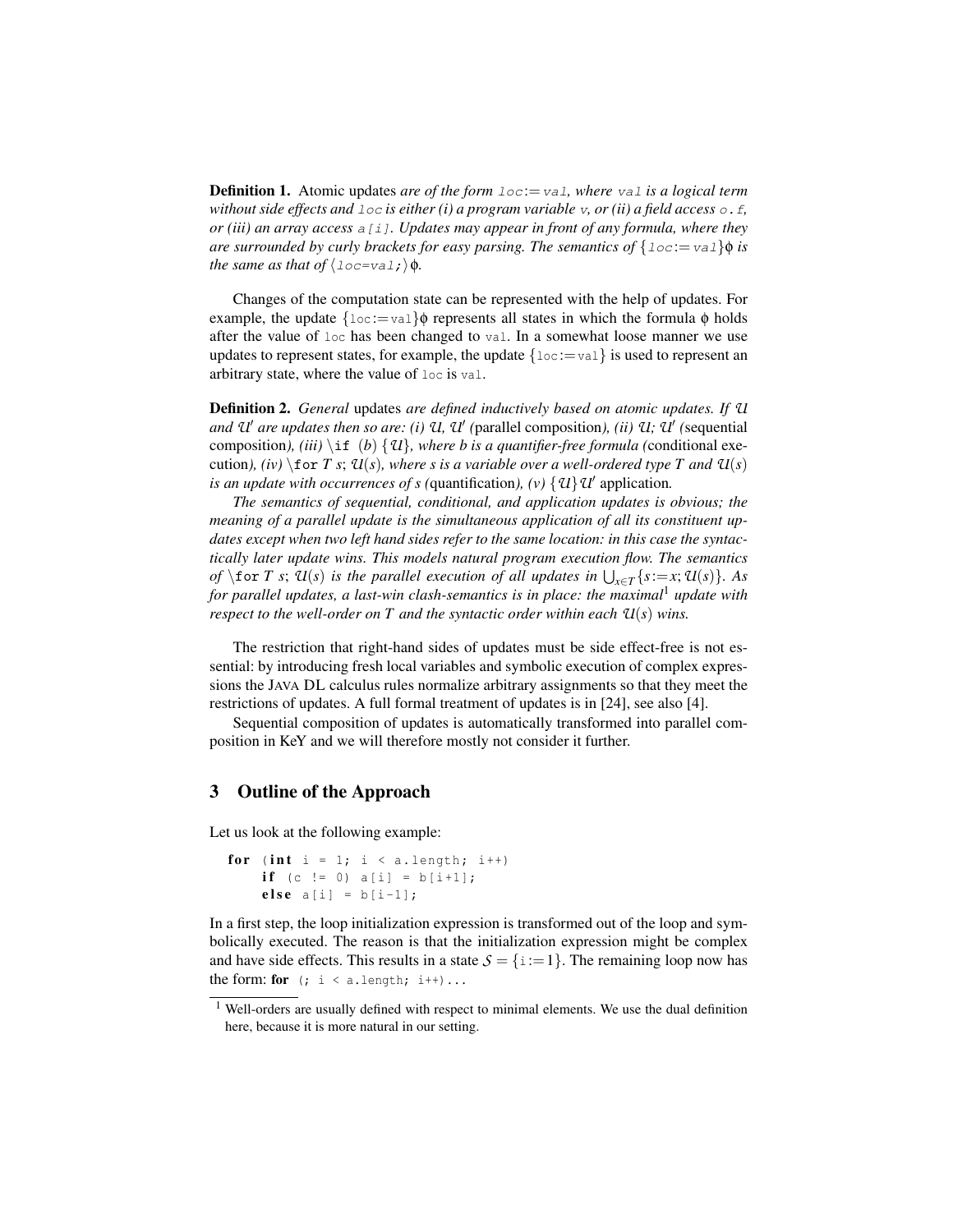We proceed to symbolically execute the loop body, the step expression, and the guard for a generic value of i. In order to do this correctly, we must eliminate from the current state all locations that can potentially be modified in the body, step, or guard. In Section 4 we describe an algorithm that approximates such a set of locations rather precisely. Applied to the present example we obtain i and a[i] as modifiable locations. Consequently, generic execution of the loop body, step, and guard starts in the empty state. Note that the set of modifiable locations does not include, for example, c. This is important, because if *S* contains, say,  $c := 1$ , we would start the execution in the state  ${c:=1}$  and the resulting state would be much simplified.

In our example, symbolic execution of one loop iteration starting in the empty state gives  $S' = \{i := i+1, \setminus \text{if } (c \neq 0) \{a[i]:=b[i+1]\}, \setminus \text{if } (c = 0) \{a[i]:=b[i-1]\} \}$ where the step and guard expressions were executed as well.

The next step is to check whether the state update  $S'$  resulting from the execution of the generic iteration contains dependencies that make it impossible to represent the effect of the loop as a quantified update. For  $S'$  this is the case if and only if c is 0 and a and b are the same array. In this case, the body amounts to the statement  $a[i] = a[i-1]$ which contains a data dependence that cannot be parallelized. All other dependencies can be captured by parallel execution of updates with last-win clash-semantics. The details of the dependence analysis are explained in Section 6 and Section 7. In the example it results in a logical constraint  $C$  that, among other things, contains the disignorion of  $c \neq 0$  and  $a \neq b$ . A further logical constraint *D* strengthening *C* is computed which, in addition, ensures that the loop terminates normally. In the example, normal termination is ensured by a and b not being null and b having enough elements, that is,  $b.length > a.length$ .

At this point the proof is split into two cases using cut formula *D*. Under the assumption  $D$  the loop can be transformed into a quantified update. If  $D$  is not provable, then the loop must be also tackled with a conventional induction rule, but one may use the additional assumption  $\neg \mathcal{D}$ , which may well simplify the proof.

For the sake of illustration assume now *S* and *S'* both contain  $\{c:=1\}$  and the termination constraint in  $D$  holds. In this case, we can additionally simplify  $S'$  to  ${c:=1, i:=i+1, a[i]:=b[i+1]}$ .

In the final step we synthesize from (i) the initial state  $S$ , (ii) the effect of a generic execution of an iteration  $S'$  and (iii) the guard, a state update, where the loop variable i is universally quantified. The details are explained in Section 8. The result for the example in somewhat simplified manner is as follows:

\for int *n*;

 ${i:=n+1}{\if (i \geq 1 \land i < a.length) \{c:=1, i:=i+1, a[i]:=b[i+1]\}\}$ 

Here we make use of an update applied to an update. The variable *n* holds the iteration number, i.e., 0 for the first iteration, 1 for the second, and so on. For each iteration we need to assign the loop variable its value. This is done by the update  $\{i:=n+1\}$ . We apply this update to the guarded update which has the effect that all occurrences of i in non-update positions (guard, arguments, right-hand sides) are replaced by  $n + 1$ . The resulting update is: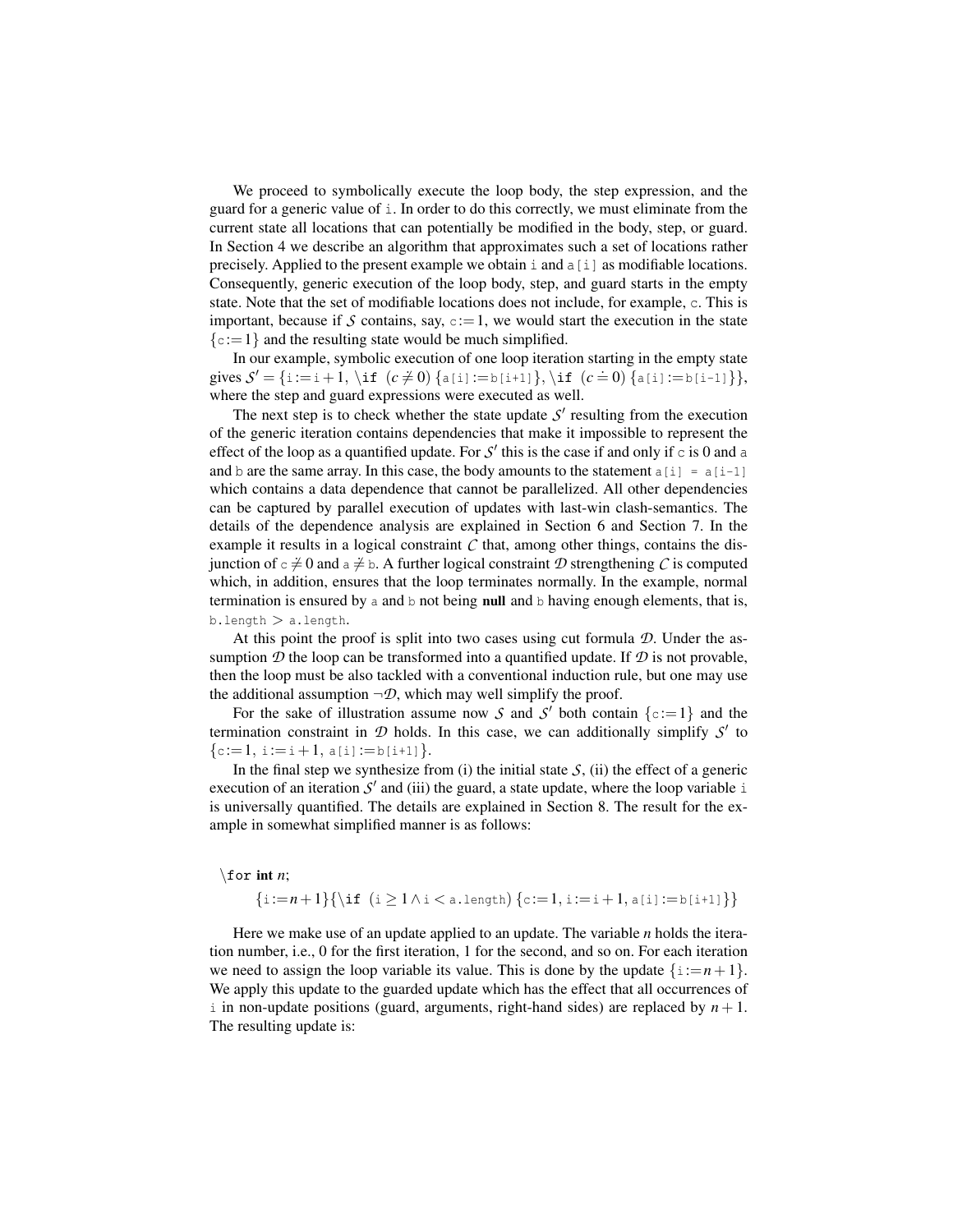\for int *n*;

$$
\{\text{if } (n+1 \ge 1 \land n+1 < \text{a.length}) \; \{c := 1, \, i := n+2, \, \text{a}[n+1] := \text{b}[n+2] \} \}
$$

The for-expression is a universal first-order quantifier whose scope is an update that contains occurrences of the variable *n* (see Def. 2 and [24]). Subexpressions are firstorder terms that are simplified eagerly while symbolic execution proceeds. first-order quantifier elimination rules based on skolemization and instantiation are applicable, for example, for any positive value *j* such that  $j < a$ . Length we obtain immediately the update  $a[j] := b[j+1]$  by instantiation. Proof search is performed by the usual firstorder strategies without user interaction.

### 4 Computing the Effect of a Generic Loop Iteration

In this section we describe how we compute the state modifications performed by a generic loop iteration. As a preliminary step we move the initialization out of the loop and execute it symbolically, because the initialization expression may contain sideeffects. We are left with a loop consisting of a guard, a step expression, and a body:

$$
for (j guard; step) body \t(1)
$$

We want to compute the state modifications performed by a generic iteration of the loop. A single loop iteration consists of executing the body, evaluating the step expression, and testing the guard expression. This behavior is captured in the following compound statement where dummy is needed, because JAVA expressions are not statements.

$$
body; step; boolean dummy = guard;
$$
 (2)

We proceed to symbolically execute the compound statement (2) for a generic value of the loop variable. This is quite similar to computing the strongest post condition of a given program. Platzer [21] has worked out the details of how to compute the strongest post condition in the specific JAVA program logic that we use and our methods are based on the same principles. Our method handles the fragment of JAVA that the symbolic execution machinery of KeY handles, which is JAVA CARD [27].

Let  $p$  be the code in (2). The main idea is to try to prove validity of the program formula  $S\langle p \rangle$  *fin*, where *fin* is an arbitrary, but unspecified non-rigid predicate that signifies when to stop symbolic execution. Complete symbolic execution of  $p$  starting in state *S* eventually yields a proof tree whose open leaves are of the form Γ → *U fin* for some update expression *U*. The predicate *fin* cannot be shown to be true or false in the program logic. Therefore, after all instructions in  $\beta$  have been executed, symbolic execution is stuck. At this stage we extract two vectors  $\vec{\Gamma}$  and  $\vec{\mathcal{U}}$  consisting of corresponding  $\Gamma$  and *U* from all open leaf nodes. Different leaves correspond to different execution paths in the loop body.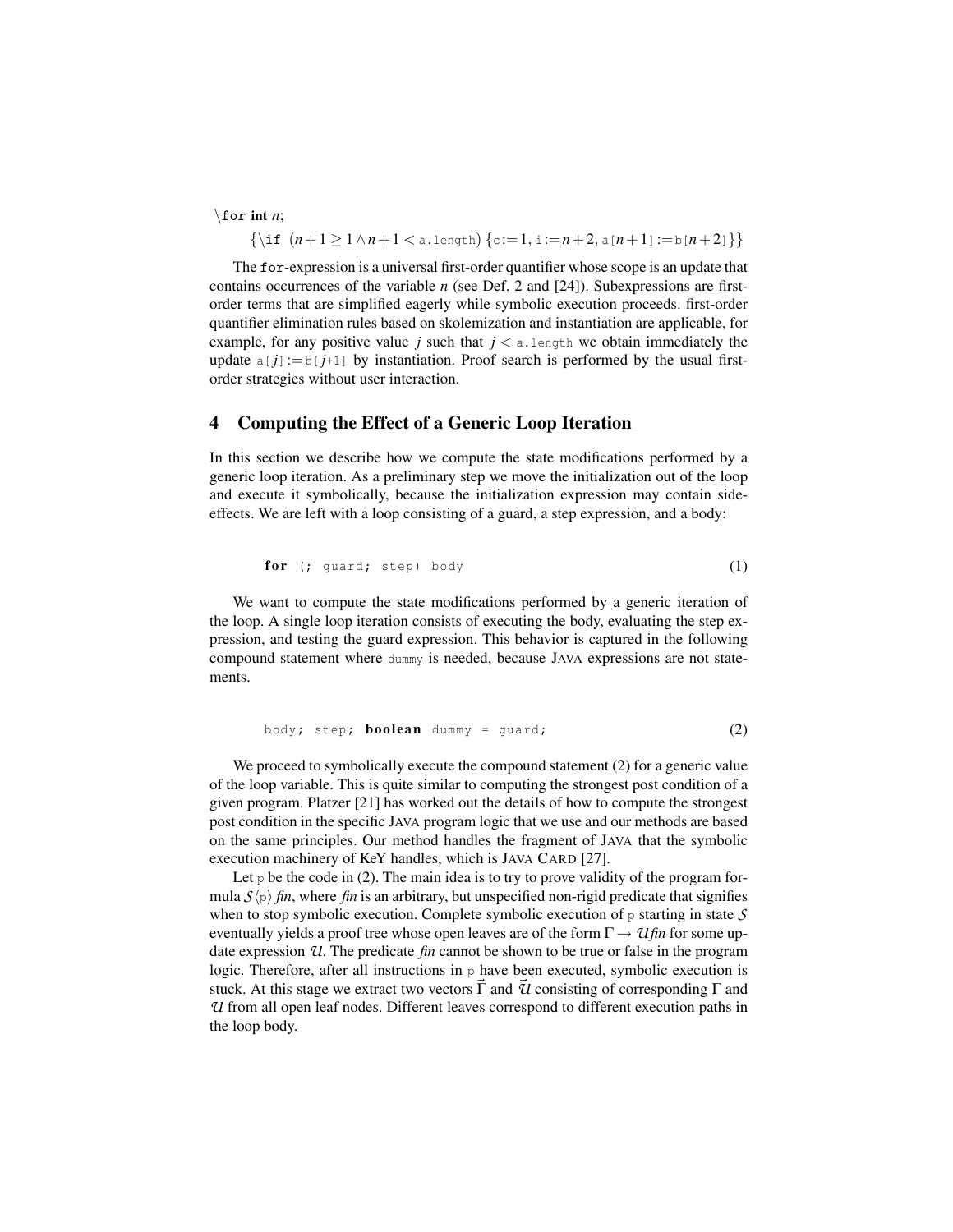*Example 2.* Consider the following statement p:

if  $(i > 2)$  a[i] = 0 else a[i] = 1; i = i + 1;

After the attempt to prove  $\langle p \rangle$  *fin* becomes stuck there are two open leaves:

$$
V \wedge i > 2 \rightarrow \{a[i]:=0, i:=i+1\} \text{fin}
$$
  

$$
V \wedge i \not\geq 2 \rightarrow \{a[i]:=1, i:=i+1\} \text{fin}
$$

where *V* stands for a  $\neq$  null  $\land$  *i*  $\geq$  0  $\land$  i  $\lt$  a. length. We extract the following vectors:

$$
\vec{\Gamma} \equiv \langle V \wedge i > 2, V \wedge i \not> 2 \rangle \n\vec{\mathcal{U}} \equiv \langle \{a[i] := 0, i := i + 1\}, \{a[i] := 1, i := i + 1\} \rangle
$$
\n(3)

 $\Box$ 

 $\Box$ 

Symbolic execution can become stuck at a leaf containing a program in three ways:

- 1. The program has been fully executed and only an update and the formula *fin* remain. This is what we call a *success leaf*. The effect of the program was successfully transformed into a state update. Success leaves are always of the form  $\Gamma \rightarrow \mathcal{U}$  *fin.*
- 2. Abrupt termination caused by, for example, a thrown exception. In this case the program cannot be transformed into a state update. We call this a *failed leaf*.
- 3. The strategies for automatic symbolic execution were not strong enough to execute all instructions in the program. This could possibly be remedied by enabling more powerful and expensive strategies and restart symbolic execution. If they are still not strong enough, we count the leaf as a failed leaf.

If a failed leaf can be reached from the initial state, then our method cannot handle the loop. We must, therefore, make sure that our method is only applied to loops for which we have proven that no failed leaf can be reached. We construct the vector  $\hat{\mathcal{F}}$ consisting of the path conditions  $\Gamma$  of all failed leaves and let the negation of  $\vec{\mathcal{F}}$  become a condition that needs to be proven when applying our method.

*Example 3.* In Example 2 we only showed the success leaves. When symbolic execution becomes stuck, there are, in addition to the success leaves, failed leaves of the following form:

$$
\begin{array}{lcl}\n\mathsf{a} \doteq \mathbf{null} & \rightarrow \dots \text{ fin} \\
\mathsf{a} \not\equiv \mathbf{null} \land \mathsf{i} < 0 & \rightarrow \dots \text{ fin} \\
\mathsf{a} \not\equiv \mathbf{null} \land \mathsf{i} \not\leq \mathsf{a}.\text{length} \rightarrow \dots \text{ fin}\n\end{array}
$$

The first leaf corresponds to the case where a is null and using a throws a null pointer exception. The second and third leaves correspond to the case where i is outside a's bounds and accessing a[i] throws an index out of bounds exception. From the failed leaves we extract the following vector:

$$
\vec{\mathcal{F}} \equiv \langle \texttt{a} \doteq \textbf{null}, \texttt{a} \not \equiv \textbf{null} \ \wedge \ \texttt{i} < 0, \texttt{a} \not \equiv \textbf{null} \ \wedge \ \texttt{i} \not < \texttt{a.length} \rangle
$$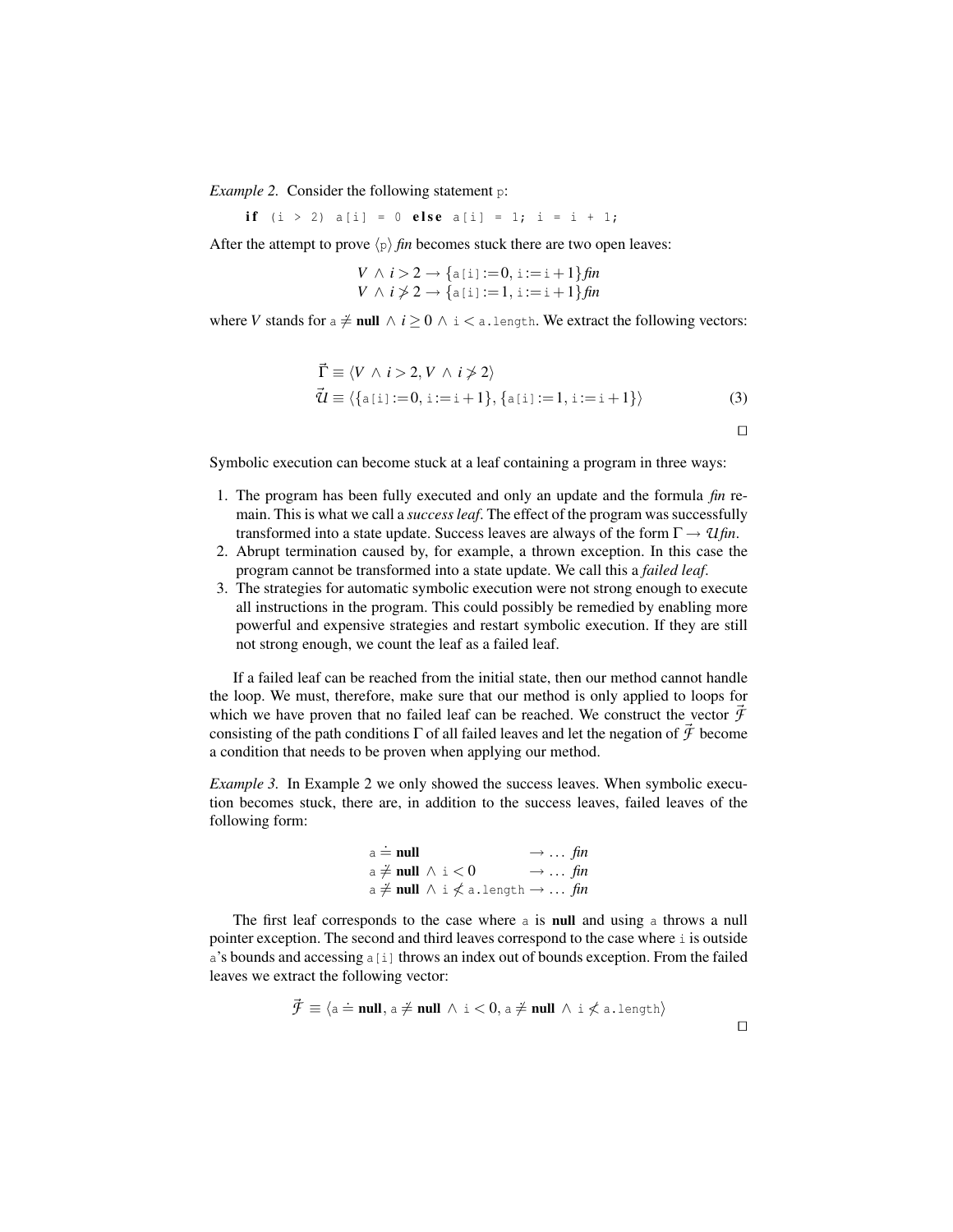Note that symbolic execution discards any code that cannot be reached. As a consequence, an exception that occurs at a code location that cannot be reached from the initial state will not occur in the leaves of the proof tree. This means that our method is not restricted to code that cannot throw any exception, which would be very restrictive.

So far we said nothing about the state in which we start a generic loop iteration. Choosing a suitable state requires some care, as the following example shows.

*Example 4.* Consider the following code:

```
c = 1;i = 0;for (i \text{ i} < a.length; i++) {
    if (c := 0) a[i] = 0;
    b[i] = 0;
```
At the beginning of the loop we are in state  $S_{init} = \{c := 1, i := 0\}$ . It is tempting, but wrong, to start the generic loop iteration in this state. The reason is that i has a specific value, so one iteration would yield  $\{a[0]:=0, b[0]:=0, i:=1\}$ , which is the result after the *first* iteration, not a generic one. The problem is that  $S<sub>init</sub>$  contains information that is not invariant during the loop. Starting the loop iteration in the empty state is sound, but suboptimal. In the example, we would get  $\{\i{ if } (c \neq 0) \{a[i]:=0\},\}$  $b[i]:=0, i:=i+1$ , which is unnecessarily imprecise, since we know that c is equal to 1 during the entire execution of the loop.  $\Box$ 

We want to use as much information as possible from the state  $S<sub>init</sub>$  at the beginning of the loop and only remove those parts that are not invariant during all iterations of the loop. Executing the loop in the largest possible state corresponds to performing dead code elimination. When we reach a loop of the form  $(1)$  in state  $S<sub>init</sub>$  we proceed as follows:

- 1. Execute boolean dummy = guard; in state  $S<sub>init</sub>$  and obtain *S*. We need to evaluate the guard since it may have side effects. Evaluation of the guard might cause the proof to branch, in which case we apply the following steps to *each* branch. If our method cannot be applied to one of the branches we backtrack to state *S*init and use the standard rules to prove the loop. If the guard evaluates to false, we skip the loop and proceed using the standard rules.
- 2. Compute the vectors  $\vec{\Gamma}$ ,  $\vec{\mathcal{U}}$  and  $\vec{\mathcal{F}}$  from (2) starting in state *S*.
- 3. Obtain  $S'$  by removing from  $S$  all those locations that are modified in a success leaf. This is done as follows: for each modified location in *S*, add an update of the location to itself in parallel to the updates in  $\mathcal{S}$ . They are added syntactically after all updates in *S* and, therefore, the clash-semantics of updates ensures that the previous assignments to the modified locations in *S* are canceled. More formally, S' is defined as follows:  $S' = S$ ,  $\bigcup_{l \in mod(\vec{u}, S)} \{l := l\}$ , where  $mod(\vec{u}, S)$  is the set of locations in  $\mathcal S$  whose assigned term in  $\vec u$  differs from its assigned term in  $\mathcal S$ . How to compute this set is discussed below.
- 4. If  $S' = S$  then stop; otherwise let *S* become  $S'$  and goto Step 2.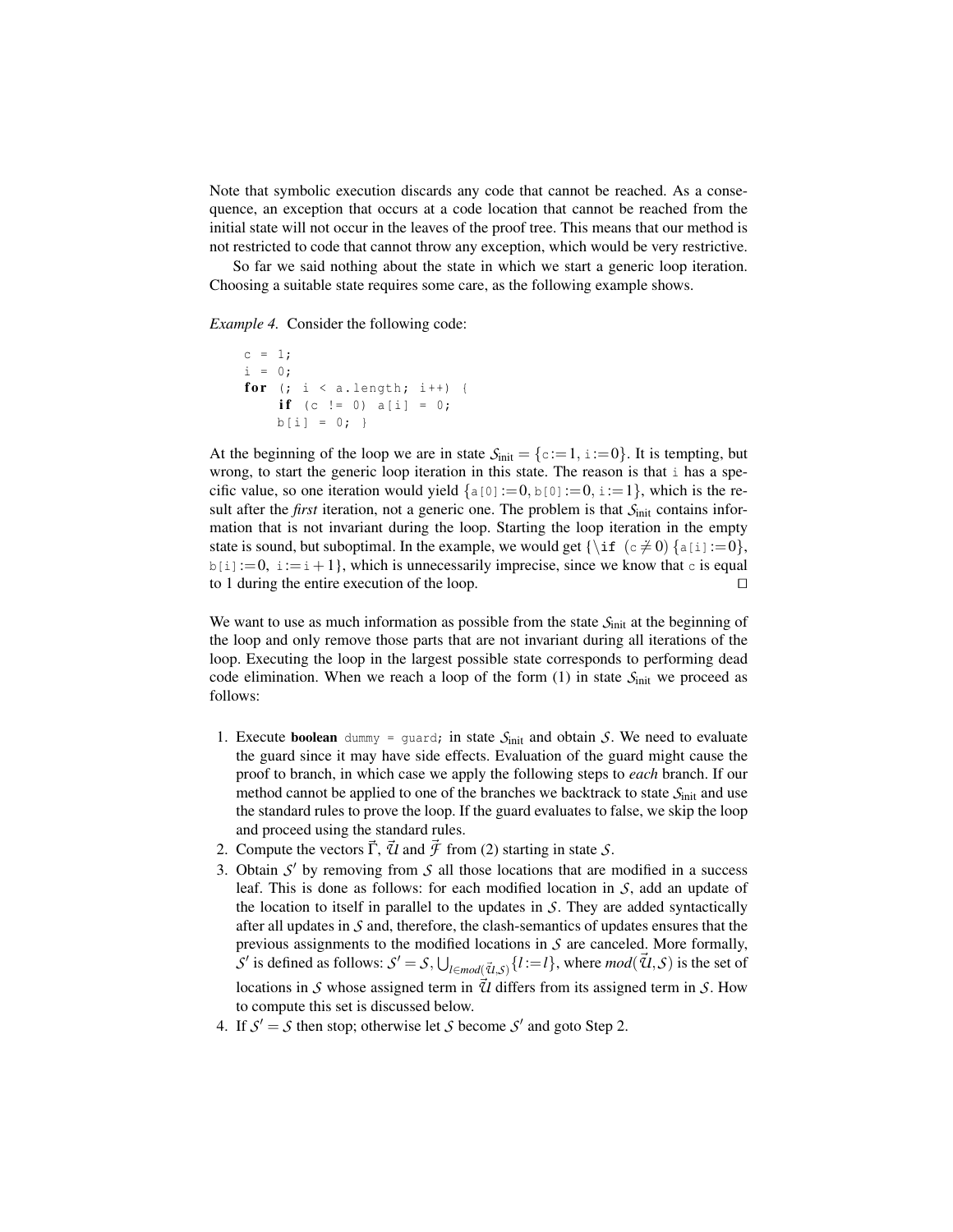The algorithm terminates since the number of locations that can be removed from the initial state is bound both by the textual size of the loop<sup>2</sup> and, in case the state does not contain any quantified update, the size of the state itself. The final state of this algorithm is a greatest fixpoint containing as much information as possible from the initial state *S*. Let us call this final state  $S_{\text{iter}}$ .

*Example 5.* Example 4 yields the following sequence of states:

| Round Start state | State modifications                                                                                     | New state | <b>Remark</b> |
|-------------------|---------------------------------------------------------------------------------------------------------|-----------|---------------|
|                   | $\left  \{c:=1, i:=0\} \right  \left\{ a[0]:=0, b[0]:=0, i:=1 \} \right  \left\{ c:=1, i:=i \right\}^3$ |           |               |
|                   | $ \{c:=1, i:=i\} $ $\{a[i]:=0, b[i]:=0, i:=i+1\} $ $\{c:=1, i:=i\} $ Fixpoint                           |           |               |
|                   |                                                                                                         |           |               |

 $\Box$ 

Computing the set  $mod(\vec{U}, S)$  can be difficult. Assume *S* contains  $a[c] := 0$  and  $\vec{U}$ contains  $a[i]:=1$ . If i and c can have the same value then  $a[c]$  should be removed from *S*, otherwise it is safe to keep it. In general it is undecidable whether two variables can assume the same value. A similar situation occurs when *S* contains a.f:  $=0$  and  $\overline{\mathcal{U}}$ contains  $b.f := 1$ . If a and b are references to the same object then a, f must be removed from the new state. These issues are handled by using a dependence analysis to compute  $mod(\bar{U}, S)$ . The details of how this is done are described in Section 7.

## 5 Loop Variable and Loop Range

For the dependence analysis and for creating the quantified state update we need to identify a loop variable and the loop range. The requirement we have on a loop variable is that it must, in each success leaf, be updated with the same step function by an unguarded update.

When deciding whether a particular variable  $\pm$  is a possible loop variable, we look for a function *step* such that  $i:=step(i)$  is found in each update  $\mathcal{U} \in \mathcal{U}$ . Remember that  $\vec{U}$  contains the updates from all success leaves. In KeY, finding such a function is often not possible due to eager simplification performed on updates. If, for example, for a specific leaf, the path condition contains  $i = 0$  the update  $i := i + c$  will be simplified to  $i:=c$ . This means that even if  $i:=i+c$  is the step function of the loop it will not be found in all leaves. To handle this we must take the path condition  $\Gamma$  into account. For each success leaf with path condition Γ and update *U* we require that under the path condition,  $step(i)$  is equal to the expression assigned to i by *U*. Formally, this is  $\text{expressed by } \Gamma \rightarrow \text{step}(i) \doteq \mathcal{U}i.$ 

The step function describes the execution order of the loop iterations and expresses how the loop variable changes between each loop iteration. For constructing the quantified state update we need to know the value that the loop variable has in each iteration of the loop, that is, we need to have a function from the number of an iteration to the value of the loop variable in that iteration. This function is defined as  $iter(n) = step^n(start)$ where *n* is the number of the iteration and *start* the initial value of the loop variable.

<sup>&</sup>lt;sup>2</sup> Including the size of any method called by the loop.

<sup>&</sup>lt;sup>3</sup> The new state that gets computed is {c:=1, i:=0, i:=i} but is simplified to {c:=1, i:=i}.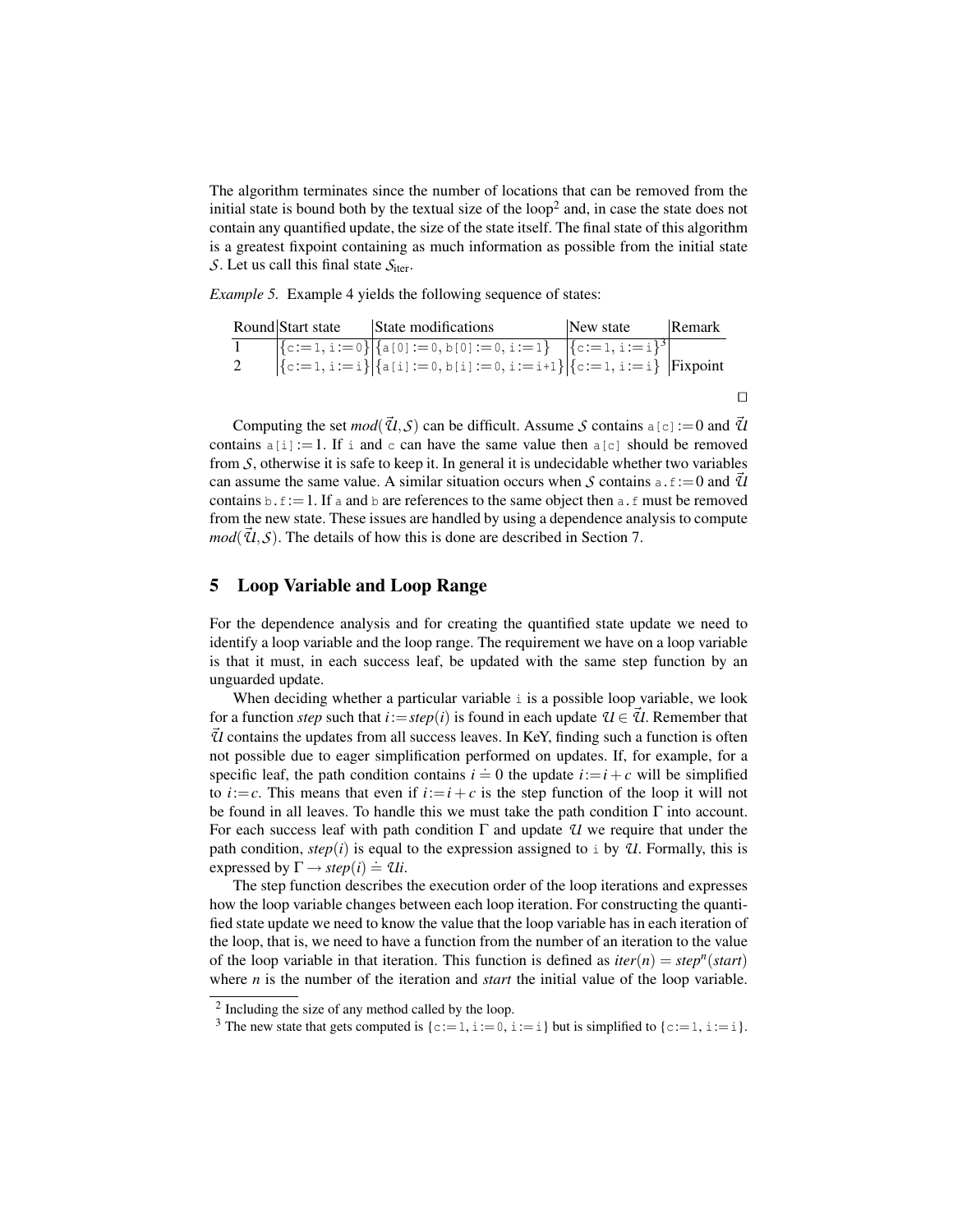In JAVA DL we cannot write recursive expressions directly, so we have to rewrite the body of *iter* into a non-recursive expression. This is in general hard, but whenever the loop variable is incremented or decremented with a constant value in each iteration, it is easy to do. At present we impose this as a restriction: the step function must have the form  $i + e$ , where i is the loop variable and e is invariant during loop execution. Then one obtains the following definition:  $iter(n) = start + n * e$ . It would be possible to let the user provide the definition of *iter* allowing for more complicated step functions to be handled. It would, however, come at the price of making the method less automatic.

To identify the loop variable, we start with the set of variables occurring in the loop and remove all those for which a step function cannot be found. After this we might be left with more than one variable. Since we cannot, currently, handle more than one loop variable we need to eliminate the other candidates. If they are not eliminated they would cause data flow-dependencies that could not be handled by our method. A candidate is eliminated by transforming its expression into one which is not dependent on the candidate location. For example, the candidate l, introduced by the assignment  $l = l + c_i$ , can be eliminated by transforming the assignment into  $l = init + n * c_i$ , where init is the initial value of 1 and n the number of the iteration.

To make the identification of loop variables more efficient we use a heuristic that favors variables that occur in the loop guard (as loop variables often do) and that are syntactically small (for example,  $\pm$  is considered smaller than  $a[1]$ ).

*Example 6.* Consider the code in Example 2 which gives the vector in (3). The only variable for which a step function can be found is i. It is, therefore, identified as the loop variable.  $\Box$ 

To determine the loop range we begin by computing the specification of the guard in a similar way as we computed the state modifications of a generic iteration in the previous section. We attempt to prove (**boolean** dummy = quard; *fin*. From the open leaves of the form  $\Gamma \rightarrow \{\text{dummy}:=e, \ldots\}$  *fin*, we create the formula *GS* which characterizes when the guard is true. Formally, *GS* is defined as  $\sqrt{\Gamma}(\Gamma \wedge e = \text{true})$ . The formula *GF* characterizes when the guard is *not* successfully evaluated. We let *GF* be the disjunction of all Γ' from the open leaves that are not of the form above.

*Example 7.* Consider the following guard  $g \equiv i \lt a$ . Length. When all instructions in the formula (**boolean** dummy =  $g_i$ ) fin have been symbolically executed, there are two success leaves:

> a **≠ null** ∧ i < a.length →  $\{\text{dummy}:= \text{true}\}$  fin  $a \neq$  **null**  $\land$  i  $\leq$  a.length  $\rightarrow$  {dummy:= **false** } *fin*

From these we extract the following formula *GS*:

 $(a \neq null \land i < a.length \land true \doteq true)$   $\lor$  $(a \neq \min \land \bot \leq a$ . Length  $\land$  **false = true**)<br>(a  $\neq$  **null**  $\land$  **i**  $\not\leq a$ . length  $\land$  **false = true**)

After simplification of *GS* we obtain:

$$
a \neq \text{null} \land i < a.length .
$$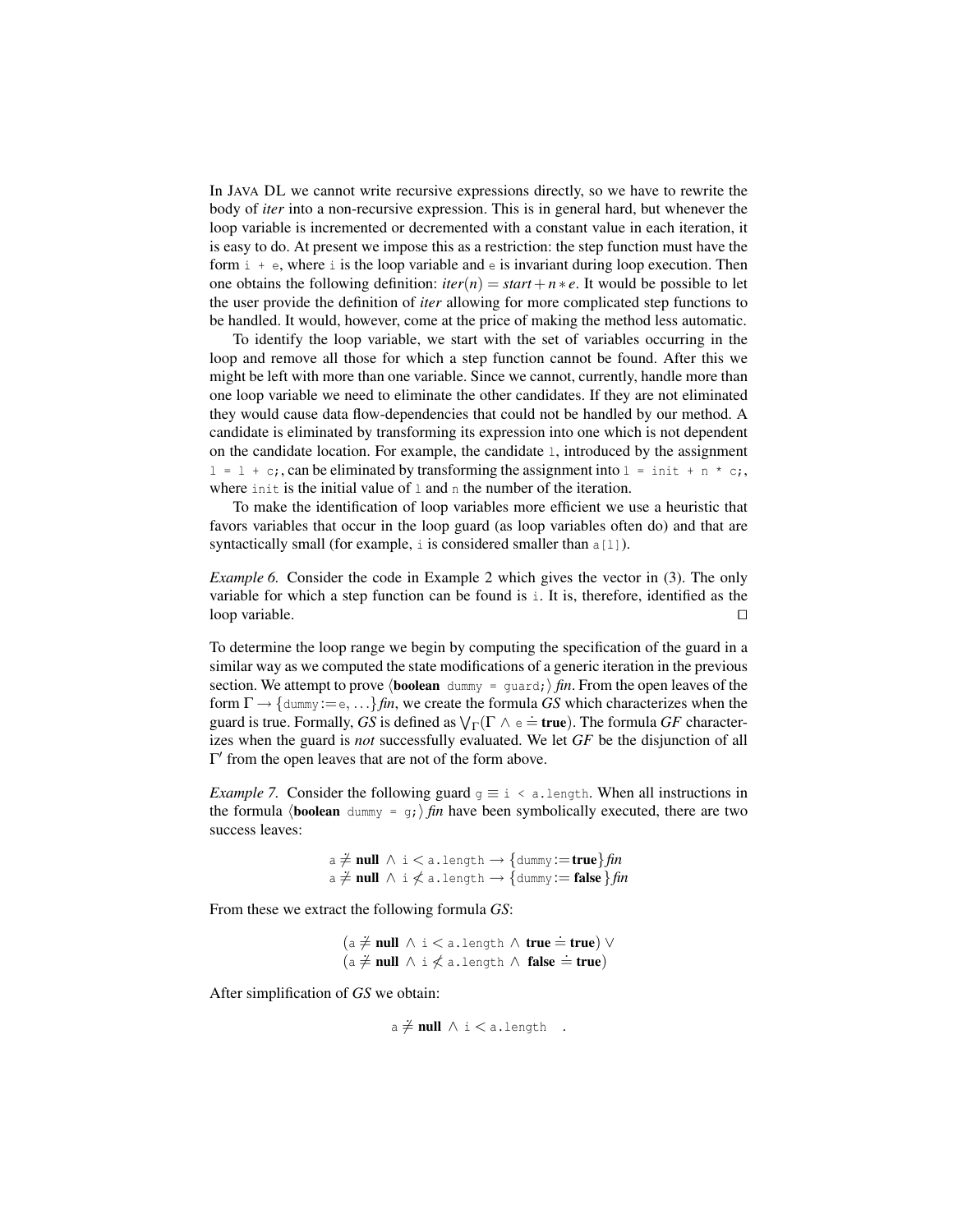When the instructions have been symbolically executed, there is also a failed leaf conwhen the instructions have been symbolically baceatied, there is diso a national containing  $a = \text{null} \rightarrow \dots$  *fin*. From it we extract the formula  $GF \equiv a = \text{null}$ .

The formula  $GR_n$  characterizes when the iteration number  $n$  is within the loop range. The following definition expresses that there exists an iteration where the loop variable has the value  $iter(n)$  and, moreover, this iteration can be reached:

$$
GR_n \equiv n \ge 0 \ \land \ \{ \texttt{i} := iter(n) \} GS \ \land \ \forall m. \ 0 \le m < n \rightarrow \{ \texttt{i} := iter(m) \} GS
$$

It is important that the loop terminates, otherwise, our method would be unsound. We, therefore, create a termination constraint *GT* that needs to be proven when applying our method. The termination constraint expresses that there exists a number *n* of iterations after which the guard formula evaluates to false. The constraint *GT* is defined as:

$$
GT \equiv \exists n. n \ge 0 \land \{i := iter(n)\} \neg GS
$$

## 6 Dependence Analysis

Transforming a loop into a quantified state update is only possible when the iterations of the loop are independent of each other. Two loop iterations are independent of each other if the execution of one iteration does not affect the execution of the other. According to this definition, the loop variable clearly causes dependence, because each iteration both reads its current value and updates it. We will, however, handle the loop variable by quantification. Therefore, it is removed from the update before the dependence analysis is begun. The problem of loop dependencies was intensely studied in loop vectorization and parallelization for program optimization on parallel architectures. Some of our concepts are based on results in this field [1, 28].

#### 6.1 Classification of Dependencies

In our setting we encounter three different kinds of dependence; *data flow-dependence*, *data anti-dependence*, and *data output-dependence*.

*Example 8.* It is tempting to assume that it is sufficient for independence of loop iterations that the final state after executing a loop is independent of the order of execution, but the following example shows this to be wrong:

for (int i = 0, sum = 0; i < a.length; i++) sum += a[i];

The loop computes the sum of all elements in the array a which is independent of the order of execution, however, running all iterations in parallel gives the wrong result, because reading and writing of sum collide.  $\Box$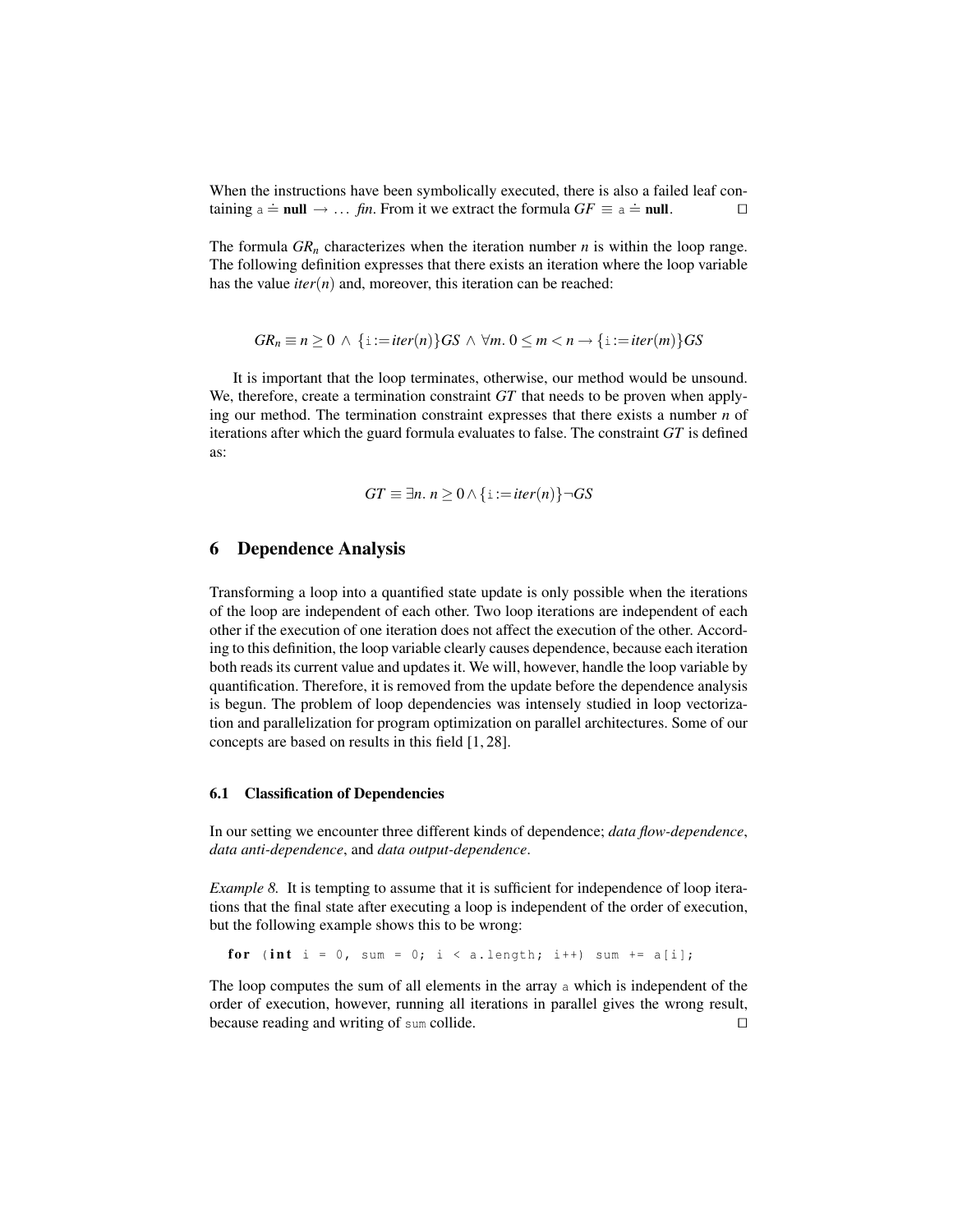Definition 3. *Let S<sup>J</sup> be the final state after executing a generic loop iteration over variable* i *during which it has value J and let* < *be the order on the type of* i*.*

*There is a* data input-dependence *between iterations K*  $\neq L$  *iff*  $S_K$  *writes to a location (i.e., appears on the left-hand side of an atomic update) that is read (appears on the right hand side of an atomic update or as an argument or in a guard of an update) in*  $S_L$ *.We speak of* data flow-dependence *when*  $K < L$  *and of* data anti-dependence, *when*  $K > L$ .

*There is* data output-dependence *between iterations*  $K \neq L$  *iff*  $S_K$  *writes to a location that is overwritten in SL.*

*Example 9.* When executing the second iteration of the following loop, the location a[1], modified by the first iteration, is read, indicating data flow-dependence:

for (int i = 1; i < a.length; i++) a[i] = a[i - 1];

The following loop exhibits data output-dependence:

for (int i = 1; i < a.length; i++) last =  $a[i]$ ;

Each iteration assigns a new value to last. When the loop terminates, last has the value assigned to it by the last iteration.  $\Box$ 

Loops with data flow-dependencies cannot be parallelized, because each iteration must wait for a preceding one to finish before it can perform its computation.

In the presence of data anti-dependence swapping two iterations is unsound, but parallel execution is possible provided that the generic iteration acts on the original state before loop execution begins. In our translation of loops into quantified state updates in Section 8 below, this is ensured by simultaneous execution of all updates. Thus, we can handle loops that exhibit data anti-dependence. The final state of such loops depends on the order of execution, so independence of the order of executions is not only insufficient (Example 8) but even unnecessary for parallelization.

Even loops with data output-dependence can be parallelized by assigning an ordinal to each iteration. An iteration that wants to write to a location first ensures that no iteration with higher ordinal has already written to it. This requires a total order on the iterations. From the step function we extracted the function *iter*, so this order can easily be constructed. The order is used in the quantified state update together with a last-win clash-semantics to obtain the desired behavior.

#### 6.2 Comparison to Traditional Dependence Analysis

Our dependence analysis is different from most existing analyses for loop parallelization in compilers [1, 28]. The major difference is that these analyses must not be expensive in terms of computation time, because the user waits for the compiler to finish. Traditionally, precision is traded off for lower cost. Here we use dependence information to avoid using induction which comes with an extremely high cost, because it typically requires user interaction. In consequence, we strive to make the dependence analysis as precise as possible as long as it is still fully automatic. In particular, our analysis can afford to try several algorithms that work well for different classes of loops.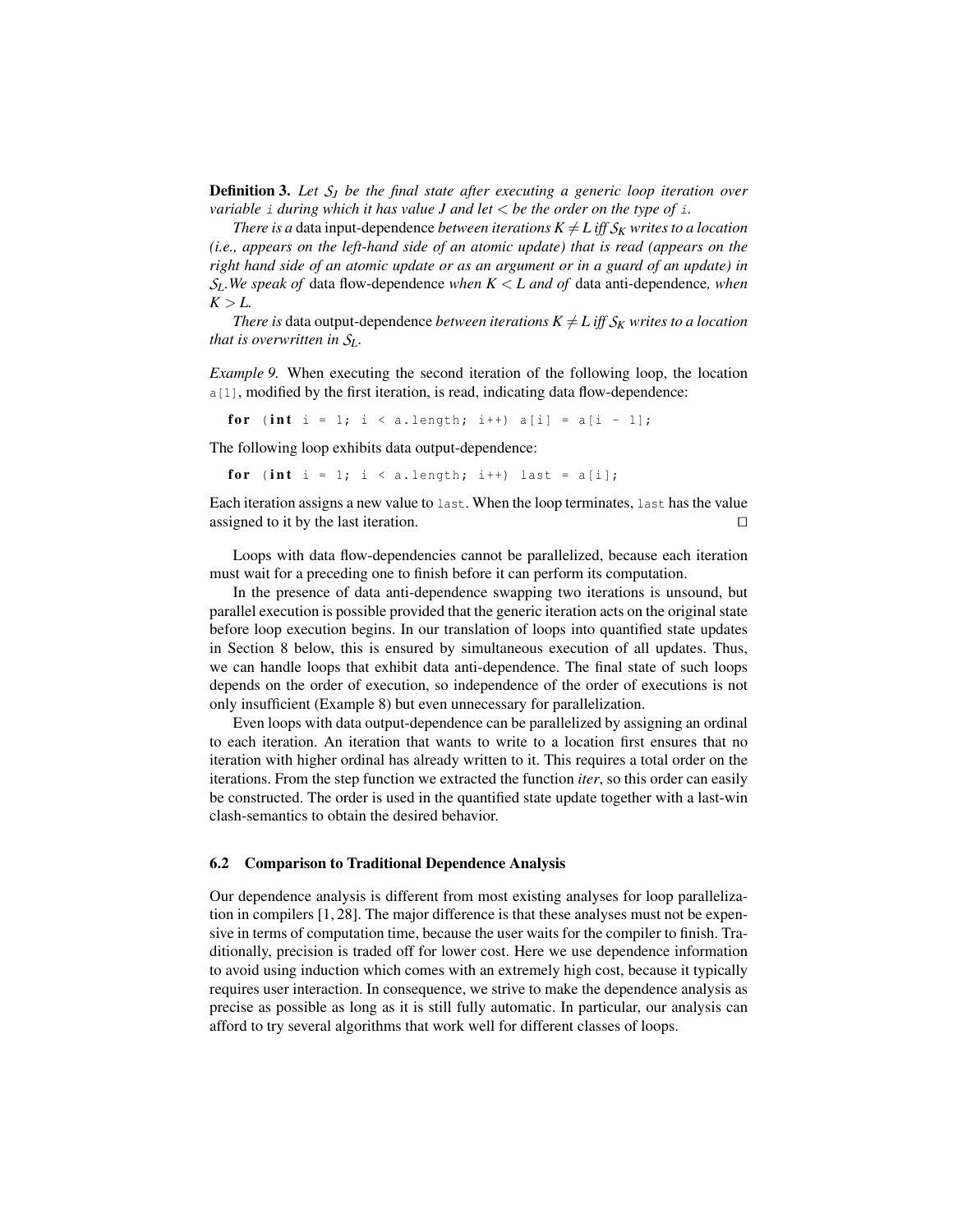A second difference to traditional dependence analysis is that we do not require a definite answer. When used during compilation to a parallel architecture, a dependence analysis must give a Boolean answer as to whether a given loop is parallelizable or not. In our setting it is useful to know that a loop is parallelizable relative to satisfaction of a symbolic constraint. Then we can let a theorem prover validate or refute this constraint, which typically is a much easier problem than proving the original loop.

### 7 Implementation of the Dependence Analysis

Our dependence analysis analyzes a loop and symbolically computes a *constraint* that characterizes when the loop is free of dependencies. The advantage of the constraintbased approach is that we can avoid to deal with a number of very hard problems such as aliasing: for example, locations  $a[i]$  and  $b[i]$  are the same iff a and b are references to the same array, which can be difficult to determine. Our analysis side-steps the aliasing problem simply by generating a constraint saying that *if* a is not the same array as b *then* there is no dependence. The validity of the generated constraint will then be decided by a theorem prover.

When looking for dependencies in the loop we do not analyze the loop itself but the state updates computed from the generic loop iteration. The dependence analysis is, therefore, defined over updates. The binary function  $\delta$  defined in Table 1 takes two updates as arguments and computes a constraint that characterizes the absence of data flow-dependence among its arguments. In the definitions, we let *locs(t)* be the set of locations occurring in the term  $t$  and  $slocs(1 \circ c)$  the set of locations occurring as arguments in loc as defined below:

$$
slocs(v) = 0
$$
  
\n
$$
slocs(\circ.f) = locs(o)
$$
  
\n
$$
slocs(\circ[i]) = locs(a) \cup locs(i)
$$

The computation of the dependence constraint of a loop uses the vectors  $\Gamma$  and  $\mathcal{U}$ extracted from the success leaves during symbolic execution of the loop body. They were obtained as the result of a generic loop iteration in Section 4. If the preconditions of two leaves are true for two different loop iterations we need to ensure that the updates of the leaves are data flow-independent of each other (Def. 3). Formally, if there exist two distinct iteration numbers *k* and *l* and (possibly identical) leaves *r* and *s*, for which  $k < l$ ,  $\{i := iter(k)\}\Gamma_r$  and  $\{i := iter(l)\}\Gamma_s$  are true, then we need to ensure independence of *U<sup>r</sup>* and *U<sup>s</sup>* .

We do this for all pairs of leaves and define the dependence constraint for the entire loop as follows where *GR* is the loop range predicate and *Ir*,*s*,*k*,*<sup>l</sup>* is defined as  $\{i:=iter(k)\}$   $\mathcal{U}_r$   $\delta$   $\{i:=iter(l)\}$   $\mathcal{U}_s$ .

$$
C \equiv \bigwedge_{r,s} \forall k,l. \left( k < l \wedge \left( \begin{array}{c} GR_k \wedge GR_l \wedge \\ \{\mathbf{i} := iter(k)\} \Gamma_r \wedge \{\mathbf{i} := iter(l)\} \Gamma_s \end{array} \right) \right) \rightarrow I_{r,s,k,l}
$$

The condition  $k < l$  ensures that we only capture data flow-dependence and not data anti-dependence.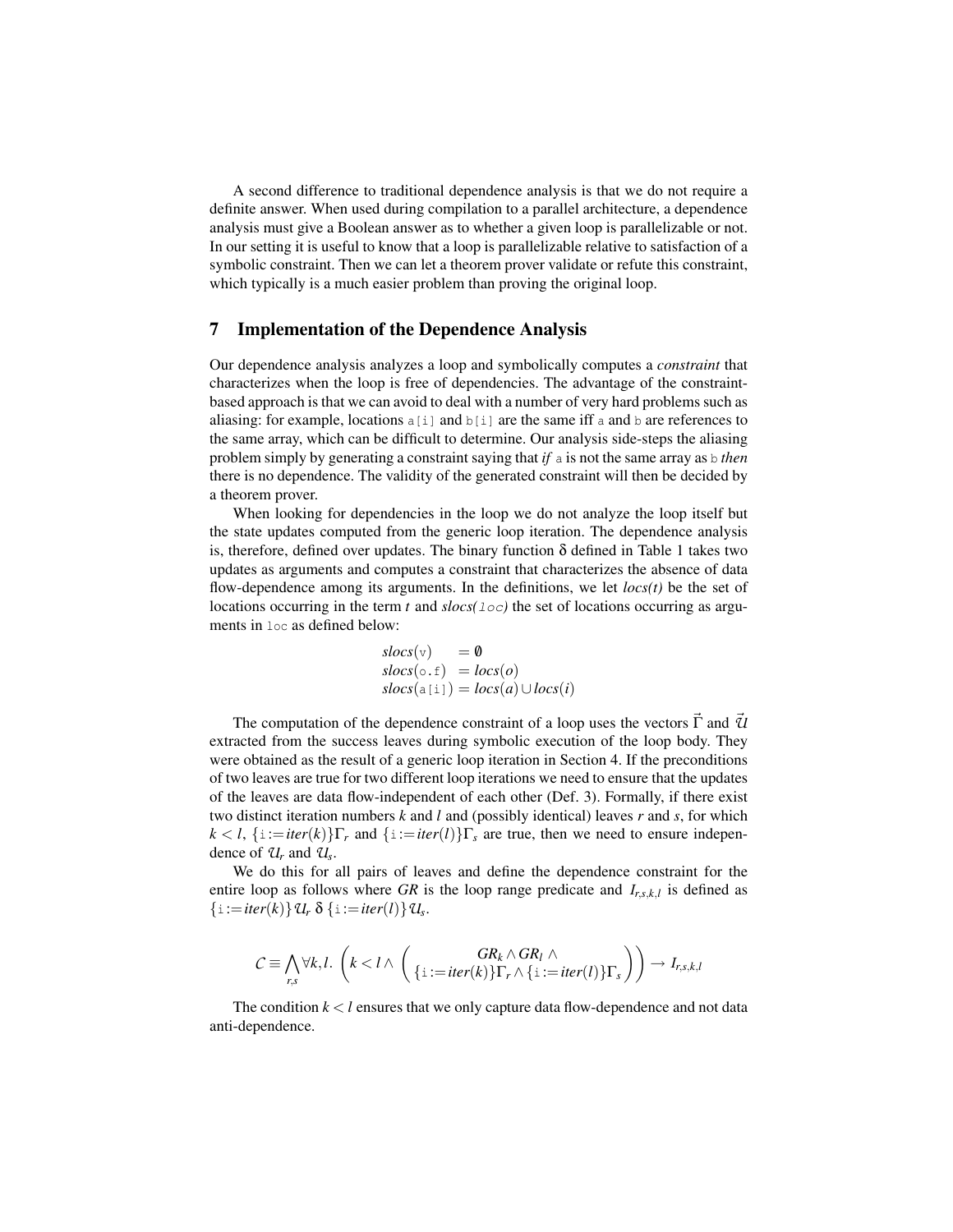Table 1. Computing dependence constraints among updates.

Atomic updates

 $v := \text{val} \delta \text{loc} := \text{val}' = \begin{cases} \text{true} & \text{when } v \notin (loss(\text{val}') \cup slocs(\text{loc})) \\ \text{false} & \text{otherwise} \end{cases}$ false otherwise o1.f:=val  $\delta$  loc:=val' = ¬( $V_{o2, f \in (loc(yal') \cup slocs(100))}$  o1 = o2) a[i]:=val  $\delta$  loc:=val' = ¬( $V_{\text{b}}(\text{loc}(v \text{at}) \cup \text{succ}(1 \text{c}))$  (a = b  $\wedge$  i = j))

General updates

| $\mathcal{U} \delta \setminus \text{if } (b) \{ \mathcal{U}' \}$               | $= \neg b \vee u \delta u'$                            |
|--------------------------------------------------------------------------------|--------------------------------------------------------|
| \if $(b)$ { $U$ } $\delta U'$                                                  | $= \neg b \vee u \delta u'$                            |
| $\mathcal{U} \delta$ \for T s; $\mathcal{U}'(s)$                               | $=\forall s. \; \mathcal{U} \delta \; \mathcal{U}'(s)$ |
| \for T s; $\mathcal{U}(s)$ $\delta$ U'                                         | $=\forall s. \mathcal{U}(s) \delta \mathcal{U}'$       |
| $u_0, \ldots, u_m \delta u_0', \ldots, u_n' = \bigwedge_{i,j} u_i \delta u_j'$ |                                                        |

*Example 10.* Consider the loop from the array reversal Example 1. When computing the effect of the generic loop iteration, we get one success leaf with the following update:  $\{\text{tmp:=a[i], a[i]:=a[a.length - 1 - i], a[a.length - 1 - i]:=a[i]}\}.$ 

The dependence constraint  $I_{0,0,k,l}$  is false only if a.length  $-1 - iter(l) = iter(k)$ . holds. In the example we have *iter*(*n*) = *n*, so this can be simplified to a. length - 1 =  $k+l$ .

In order for *C* to be true we need to show that there are no iteration numbers *k* and *l*, such that the above equality holds. From the guard specification we obtain that the maximum iteration number is a. length  $/2 - 1$ . The maximum value of  $k + l$  is, therefore, a.length - 3 which is not equal to a.length - 1. This makes  $C$  true and means that the loop does not contain any dependencies that cannot be handled by our method.  $\Box$ 

### Computing  $mod(\overrightarrow{U}, S)$

In Section 4 we used  $mod(\vec{U}, S)$  to compute the set of those locations in *S* whose assigned term in *U* differs from its assigned term in *S*. This is very similar to an output dependence analysis. If a location is assigned a different term in *U* and *S* there will be an output dependence between them. Similarly as above, we define in Table 2 a function δ *o* that gives the set of locations, where the terms in its two update arguments differ. The fourth case in the part for atomic updates in Table 2 is the default that is used when none of the other cases applies.

It is sometimes not possible to decide the when side conditions in Table 2. In this case we approximate conservatively and assume they are true. Possibly, we remove too much information this way, but the method remains sound. If the second argument is a quantified update, the set of locations could potentially be very large which would make the computation of δ<sup>ο</sup> very expensive. This can, however, not happen since quantified updates cannot occur in the updates computed for the generic loop iteration.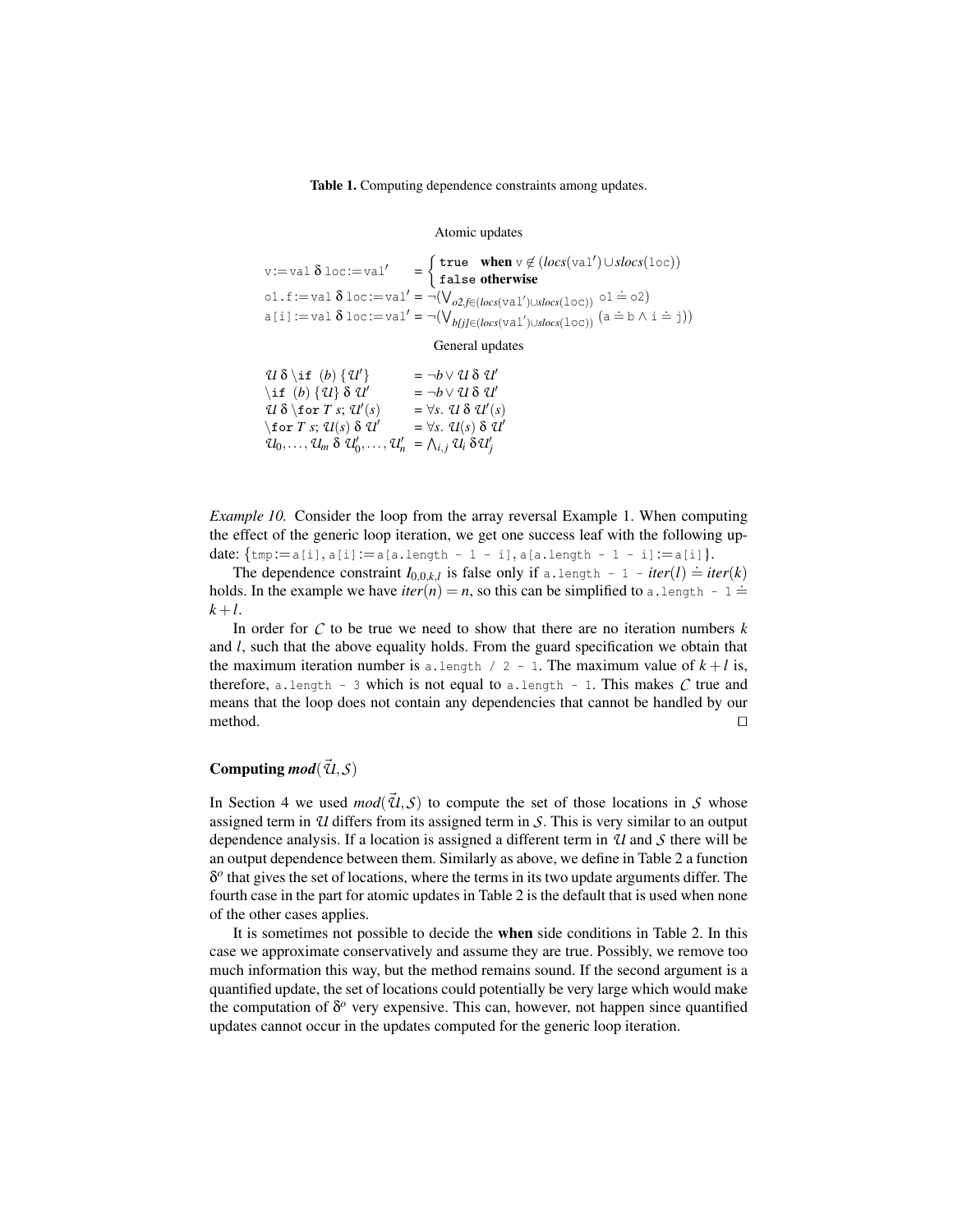#### Table 2. Computing output dependence constraints.

#### Atomic updates

```
v:=val \delta^o v:=val'
                 \sigma v:=val' = {v} when val \neq val'
\begin{bmatrix} 0.5 & -\cot 0 & \cos 0 \\ 0.5 & -\cot 0 & \cos 0 \end{bmatrix} = val<sup>'</sup> = {o', f} when \begin{bmatrix} 0 & -\cot 0 & \cot 0 \\ 0 & \cot 0 & \cot 0 \end{bmatrix} val \neq val'
a[i]:=val δ<sup>o</sup> b[j]:=val' = {b[j]} when a = b∧i = j∧val ≠ val'
\Delta^{\circ} \Delta= 0
```
General updates

| $\mathcal{U} \, \delta^o \setminus \text{if} \, (b) \, \{ \mathcal{U}' \}$         | $= U \delta^{\circ} U'$ when b                          |
|------------------------------------------------------------------------------------|---------------------------------------------------------|
| \if (b) $\{U\}$ $\delta^o$ $U'$                                                    | $= U \delta^{\circ} U'$ when b                          |
| $\mathcal{U} \, \delta^o \setminus \text{for } T \, s; \, \mathcal{U}'(s)$         | $= \bigcup_{s} U \delta^{\circ} U'(s)$                  |
| \for T s; $\mathcal{U}(s)$ $\delta^o \mathcal{U}'$                                 | $=\bigcup_{s}\mathcal{U}(s) \delta^{\circ}\mathcal{U}'$ |
| $\mathcal{U}_0,\ldots,\mathcal{U}_m \delta^o \mathcal{U}'_0,\ldots,\mathcal{U}'_n$ | $=\bigcup_{i,j}\mathcal{U}_i\ \delta^o\mathcal{U}'_i$   |

Another possibility when a side condition cannot be decided would be to compute two different results, one result for when the condition is true and one for when it is false. A problem with this approach is that it potentially doubles the number of returned results each time a side condition cannot be decided. The returned result is used for the computation of the generic loop iteration and, therefore, returning many results would lead to many different generic loop iterations where each needs to be analyzed by the dependence analysis.

Further details on the implementation of the dependence analysis are in [25].

# 8 Constructing the State Update

If we can show that the iterations of a loop are independent of each other (i.e., the constraint  $C$  defined in the previous section holds), we can capture all state modifications of the loop in one update. Concretely, we use the following quantified update (*GRn*, Γ*<sup>r</sup>* , *iter*, and  $U_r$  were defined in Sections 4 and 5):

$$
\mathcal{U}_{loop} \equiv \text{int } n; \{\text{if } (GR_n) \{i := iter(n)\} \bigcup_r \text{ } (Tr) \{ \mathcal{U}_r \} \} \tag{4}
$$

The innermost conditional update in (4) corresponds to one loop iteration, where the loop variable i has the value *iter*(*n*). In each state only one  $\Gamma_r$  can be true so we do not need to ensure any particular order of the updates  $\vec{u}$ .

The guard *GR* ensures that the iteration number *n* is within the loop range. We must take care when using last-win clash-semantics to handle data output-dependence. The iteration with the highest iteration number should have priority over all other iterations. This is ensured by the standard well-order on the JAVA integer type.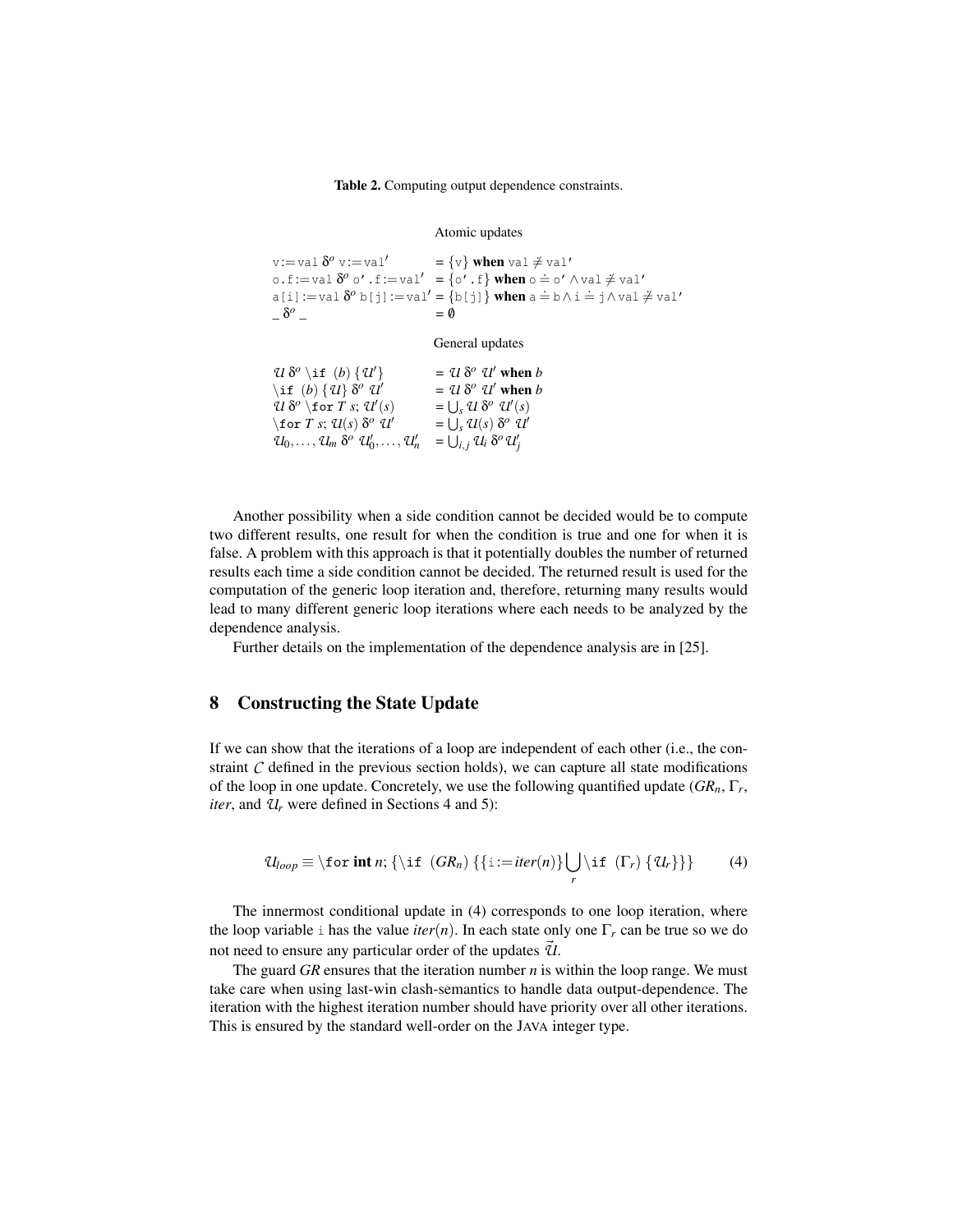# 9 Using the Analysis in a Correctness Proof

When we encounter a loop during symbolic execution we analyze it for parallelizability as described above and compute the dependence constraint. We replace the loop by (4) if no failed leaves for the iteration statement or the guard expression can be reached (see Section 4), the loop terminates (formula *GT*, see Section 5), and the dependence constraint *C* in Section 7 is valid. Taken together, this yields:

$$
\mathcal{D} \equiv (\bigwedge_{\mathcal{F} \in \vec{\mathcal{F}}} \neg (\exists n.GR_n \land \{i := iter(n)\} \mathcal{F})) \land \n\neg (\exists n.GR_n \land \{i := iter(n)\} GF) \land GT \land C
$$

If  $D$  does not hold, we fall back to the standard rules to verify the loop (usually induction). In many cases it is not trivial to immediately validate or refute *D*. Then we perform a cut on  $D$  in the proof and replace the loop by the quantified state update  $U_{loop}$  (4) in the proof branch where  $D$  is assumed to hold. The general outline of a proof using a cut on *D* is as follows:

If not 
$$
\Gamma \Rightarrow \mathcal{D}
$$
,  
use standard induction  

$$
\Gamma \Rightarrow \mathcal{U}\langle \text{for} \dots; \dots \rangle \phi, \mathcal{D} \quad \overline{\Gamma}, \mathcal{D} \Rightarrow \mathcal{U}\langle \text{for} \dots; \dots \rangle \phi
$$

$$
\frac{\Gamma \Rightarrow \mathcal{U}\langle \text{for} \dots; \dots \rangle \phi}{\Gamma \Rightarrow \mathcal{U}\langle \text{for} \dots; \dots \rangle \phi}
$$

$$
\vdots
$$

If we can validate or refute  $D$  we can close one of the two branches. Typically, this involves to show that there is no aliasing between the variables occurring in the dependence constraint. Even when it is not possible to prove or to refute *D* our analysis is useful, because  $D$  in the succedent of the left branch can make it easier to close.

### 10 Evaluation

We evaluated our method with three representative JAVA CARD programs [19]: De-Money, SafeApplet and IButtonAPI that together consist of ca. 2200 lines of code (not counting comments). These programs contain 17 loops. Out of these, our method can be applied to five (sometimes, a simple code transformation like  $v = \pm 6$  v =  $v = \pm 0$  +  $i * e$  is required). Additionally, four loops can be handled if we allow object creation in the quantified updates (which is currently not realized). The remaining eight loops cannot be handled because they contain abrupt termination and irregular step functions. The results are summarized in Table 3.

All loops in the row "handled" are detected automatically as parallelizable and are transformed into quantified updates. The evaluation shows that a considerable number of loops in realistic legacy programs can be formally verified without resorting to interactive and, therefore, expensive techniques such as induction. Interestingly, the percentage of loops that can be handled differs drastically among the three programs. A closer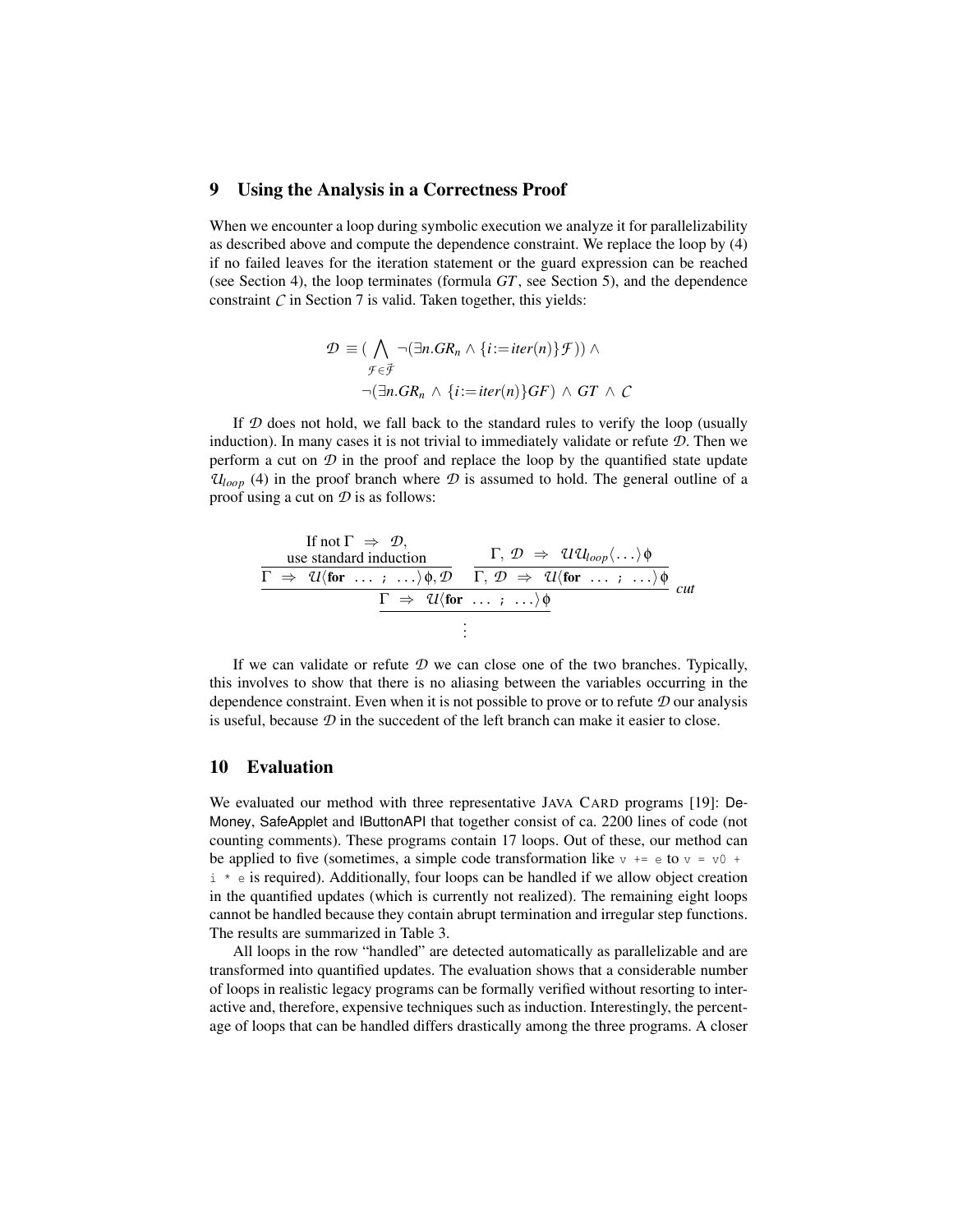|                   | DeMoney | SafeApplet  IButtonAPI  Total |     |      |
|-------------------|---------|-------------------------------|-----|------|
| Loc               | 1633    | 514                           | 102 | 2249 |
| Size $(kB)$   182 |         | 22                            |     | 207  |
| # loops           | 10      |                               |     |      |
| handled           |         |                               |     |      |
| with ext.         |         |                               |     |      |
| remaining $ 3$    |         |                               |     | 8    |

Table 3. Parallelizable loops in some representative JAVA CARD programs.

inspection reveals that the reason is not that, for example, all the loops in SafeApplet are inherently not parallelizable. Some of them could be rewritten so that they become parallelizable. This suggests to develop programming guidelines (just as they exist for compilation on parallel architectures) that ensure parallelizability of loops.

## 11 Future Work

The coverage of our verification method can be improved in various ways. One example is the function from the iteration number to the value of the loop variable (see Section 5). In addition, straightforward automatic program transformations that reduce the amount of dependencies (for example,  $v \neq e$ ; into  $v = v$ Init  $+ i \cdot e$ ;) could be derived by looking at the updates computed from a generic loop iteration. Recent work on automatic termination analysis [11] could be tried in the present setting for proving the termination constraint in Section 5.

We intend to develop general programming guidelines that ensure parallelizability of loops. The current trend towards multi-core processors will result in more code being written in such a way that it is parallelizable and will for sure rekindle the interest in parallelizability.

Critical dependencies exhibited during dependence analysis are likely to cause complications even in a proof attempt based on a more general proof method such as invariants or induction. Hence, one could try to use the information obtained from the dependence analysis to guide the generalization of, for example, loop invariants.

At the moment we take into account JAVA integer semantics only by checking for overflow. The integer model could be made more precise by computing all integer operators modulo the size of the underlying integer type. This would require changes only in the dependence analysis; the JAVA DL calculus covers full JAVA integer semantics already [5].

So far our verification method has been worked out and implemented for loop structures, however, it can be seen as a particular instance of a modular approach to proving correctness of non-linear programs composed of code pieces  $p(i)$  parameterized by some i:

1. Compute automatically the effect  $\mathcal{U}_p(i)$  of  $p(i)$  with respect to a given precondition.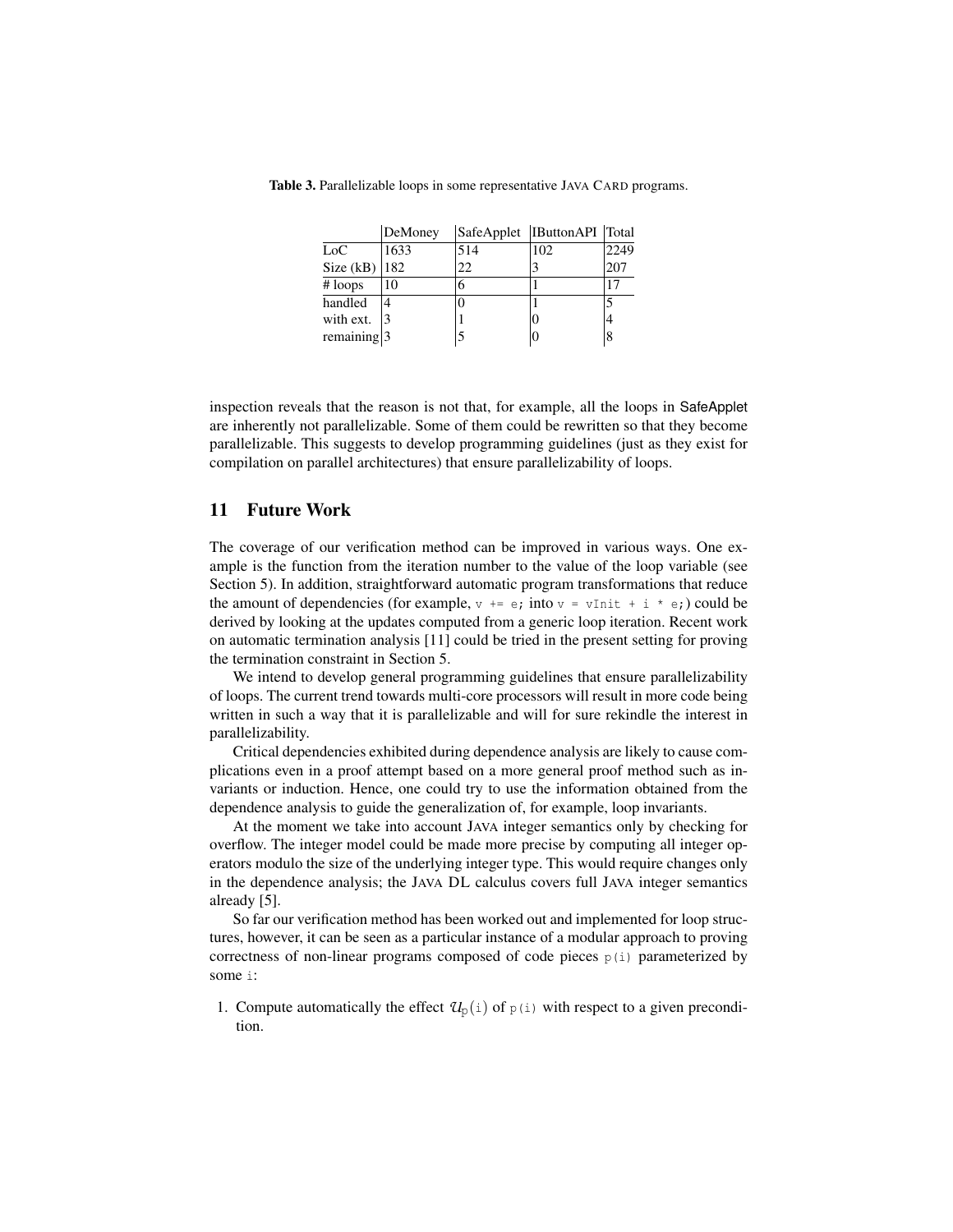- 2. Using the dependence analysis on  $\mathcal{U}_{p}(i)$ , compute a sufficient condition  $C$  under which the code  $p(i)$  can be seen as *modular* with respect to different iterations of the parameter i.
- 3. The result of the analysis can be used in non-linear composition of  $p(i)$  as done here for iterative control structures. The idea is just as well applicable for recursive method calls and concurrent processes as is illustrated by the following example:

```
int [ ] a = new int [n];
for (int i = 0; i < n; i++) {
  new MyThread (i, a). start ();
}
```
If we assume that the run() method of the class  $Mv$ Thread updates exactly position i of the array a, then the effect can be easily captured by an update obtained from executing run() in the instance created by **new** MyThread(i,a); One difference to loops is that in the context of threads one would probably exclude data outputdependence (see Section 6.1) unless assumptions about the scheduler can be made. Otherwise, the inherently parallel structure of state updates is well suited to model concurrent threads.

In this paper we do not discuss in detail what happens after a loop has been transformed into a quantified update. This is outside the scope of the present work. So far, the KeY theorem prover has limited capabilities for automatic reasoning over first-order quantified updates. Since quantified updates occur in many other scenarios [24] it is worth to spend more effort on that front.

## 12 Conclusion

We presented a method for formal verification of loops that works by transforming loops into automatable first-order constructs (quantified updates) instead of interactive methods such as invariants or induction. The approach is restricted to loops that can be parallelized, but an analysis of representative programs from the JAVA CARD domain shows that such loops occur frequently. The method can be applied to most initialization and array copy loops but also to more complex loops as witnessed by Example 1.

The method relies on the capability to represent state change information effecting from symbolic execution of imperative programs explicitly in the form of syntactic updates [3, 24]. With the help of updates the effect of a generic loop iteration is represented so that it can be analyzed for the presence of data dependencies. Ideas for the dependency analysis are taken from compiler optimization for parallel architectures, but the analysis is not merely static. Loops that are found to be parallelizable are transformed into first-order quantified updates to be passed on to an automated theorem prover.

A main advantage of our method is its robustness in the presence of syntactic variability in the target programs. This is achieved by performing symbolic execution before doing the dependence analysis. The method is also fully automatic whenever it is applicable and gives useful results in the form of symbolic constraints even if it fails.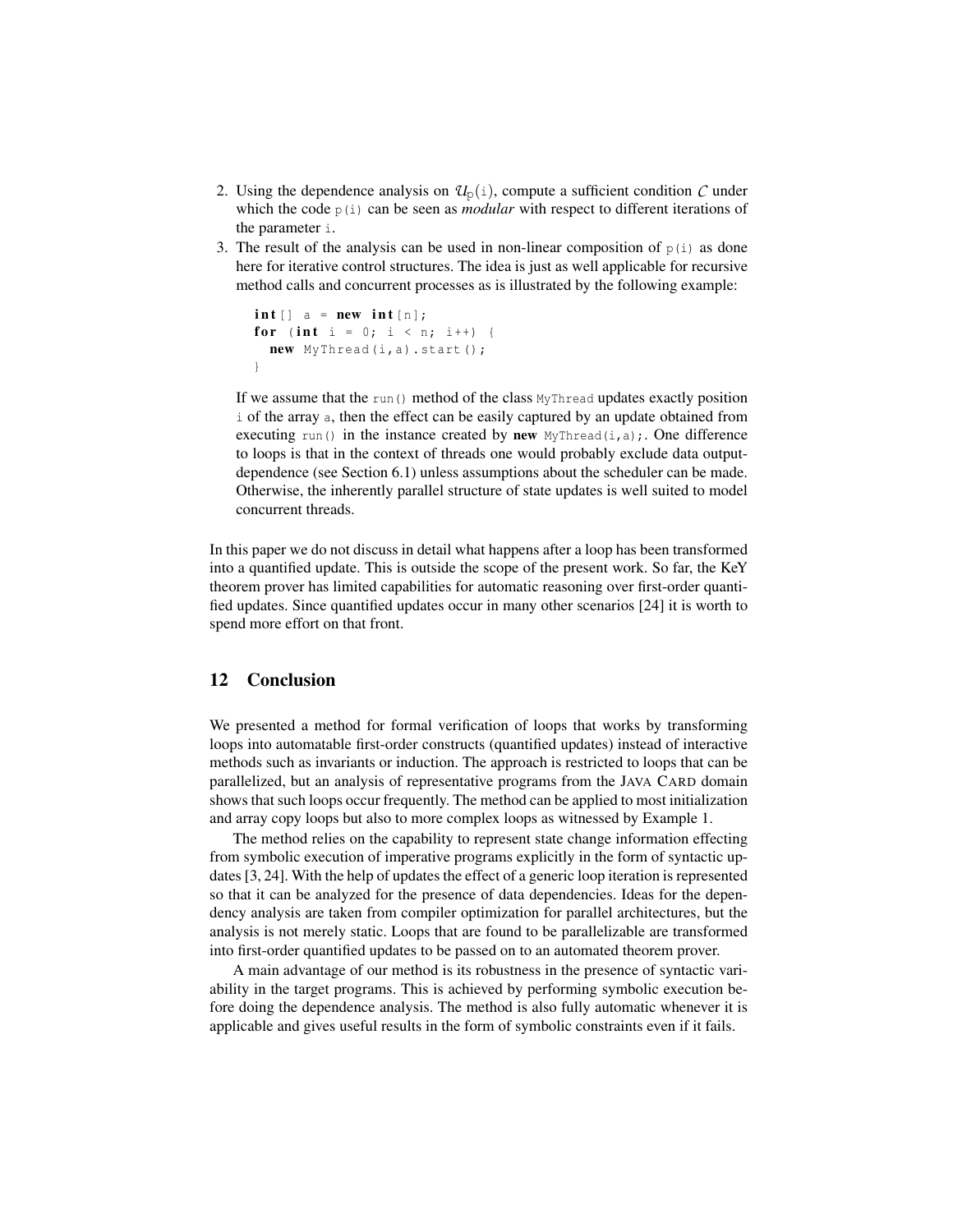#### Acknowledgments

Many thanks to Richard Bubel whose help with the prototypic implementation was invaluable. Max Schröder did the final implementation [25] which is the basis for Section 7. Thanks are also due to Philipp Rümmer for many inspiring discussions. The valuable comments of the anonymous reviewer led to several improvements.

## References

- 1. U. Banerjee, S.-C. Chen, D. J. Kuck, and R. A. Towle. Time and parallel processor bounds for Fortran-like loops. *IEEE Trans. Computers*, 28(9):660–670, 1979.
- 2. M. Barnett, K. R. M. Leino, and W. Schulte. The Spec# programming system: an overview. In G. Barthe, L. Burdy, M. Huisman, J.-L. Lanet, and T. Muntean, editors, *Post Conference Proceedings of CASSIS: Construction and Analysis of Safe, Secure and Interoperable Smart devices, Marseille*, volume 3362 of *LNCS*, pages 49–69. Springer, 2005.
- 3. B. Beckert. A dynamic logic for the formal verification of Java Card programs. In I. Attali and T. Jensen, editors, *Java on Smart Cards: Programming and Security. Revised Papers, Java Card 2000, Cannes, France*, LNCS 2041, pages 6–24. Springer, 2001.
- 4. B. Beckert, R. Hähnle, and P. Schmitt, editors. *Verification of Object-Oriented Software: The KeY Approach*, volume 4334 of *LNCS*. Springer, 2007.
- 5. B. Beckert and S. Schlager. Software verification with integrated data type refinement for integer arithmetic. In E. A. Boiten, J. Derrick, and G. Smith, editors, *Proc. , Intl. Conf. on Integrated Formal Methods*, volume 2999 of *LNCS*, pages 207–226. Springer, 2004.
- 6. B. Beckert, S. Schlager, and P. H. Schmitt. An improved rule for while loops in deductive program verification. In K.-K. Lau, editor, *Proc. , Seventh Intl. Conf. on Formal Engineering Methods (ICFEM), Manchester, UK*, LNCS. Springer-Verlag, 2005.
- 7. R. S. Boyer and J S. Moore. *A Computational Logic Handbook*. Academic Press, 1988.
- 8. C.-B. Breunesse. *On JML: Topics in Tool-assisted Verification of Java Programs*. PhD thesis, Radboud University of Nijmegen, 2006.
- 9. A. Bundy, D. Basin, D. Hutter, and A. Ireland. *Rippling: Meta-Level Guidance for Mathematical Reasoning*, volume 56 of *Cambridge Tracts in Theoretical Computer Science*. Cambridge University Press, June 2005.
- 10. L. Burdy, A. Requet, and J.-L. Lanet. Java applet correctness: a developer-oriented approach. In *Proc. Formal Methods Europe, Pisa, Italy*, volume 2805 of *LNCS*, pages 422–439. Springer, 2003.
- 11. B. Cook, A. Podelski, and A. Rybalchenko. Termination proofs for systems code. In M. I. Schwartzbach and T. Ball, editors, *Proc. ACM SIGPLAN Conf. on Programming Language Design and Implementation, Ottawa, Canada*, pages 415–426. ACM Press, 2006.
- 12. C. Flanagan, K. R. M. Leino, M. Lillibridge, G. Nelson, J. B. Saxe, and R. Stata. Extended static checking for Java. In *Proc. ACM SIGPLAN 2002 Conf. on Programming Language Design and Implementation, Berlin*, pages 234–245. ACM Press, 2002.
- 13. T. Gedell and R. Hähnle. Automating verification of loops by parallelization. In M. Hermann and A. Voronkov, editors, *Proc. Intl. Conf. on Logic for Programming Artificial Intelligence and Reasoning, Phnom Penh, Cambodia*, volume 4246 of *LNCS*, pages 332–346, Oct. 2006.
- 14. D. Harel, D. Kozen, and J. Tiuryn. *Dynamic Logic*. MIT Press, 2000.
- 15. G. J. Holzmann. Software analysis and model checking. In E. Brinksma and K. G. Larsen, editors, *Proc. Intl. Conf. on Computer-Aided Verification CAV, Copenhagen*, volume 2402 of *LNCS*, pages 1–16. Springer, July 2002.